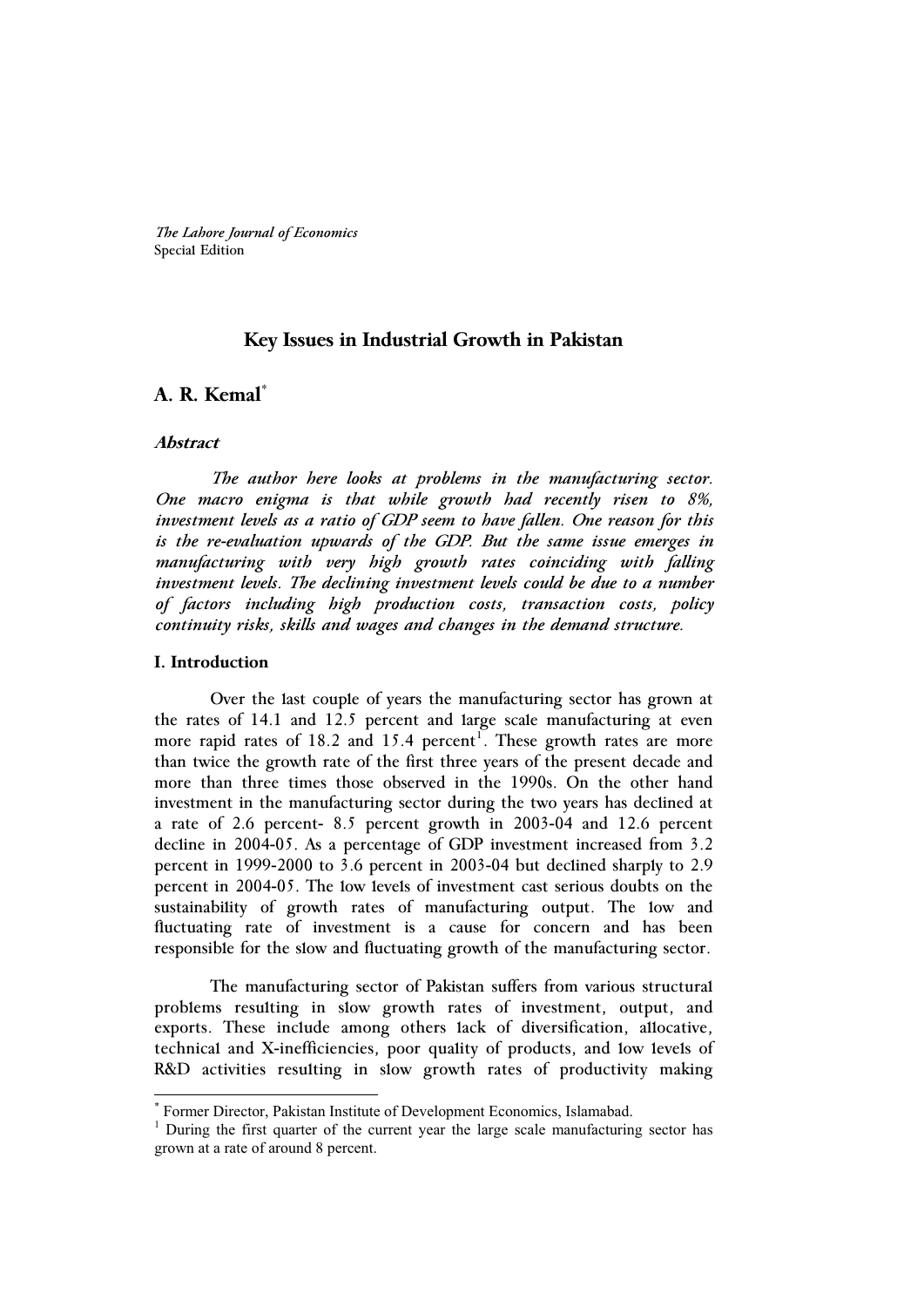Pakistani products uncompetitive in the world market. The traditional industries such as food and textile industries still account for an overwhelming share of the manufacturing output; food industries accounted for 13.8 and textiles for 24.0 percent of the total manufacturing value added in 2000-01. On the other hand industries based on modern technologies such as electrical and non-electrical machinery and automobile industries accounted for just 4.4 and 4.7 percent of value added respectively. Even though chemical industries accounted for around 15.2 percent of manufacturing output<sup>2</sup>, most of the chemical industrial output is concentrated in low-tech and low value added industries<sup>3</sup>.

Because of high protection rates, value added of the manufacturing sector at world prices has been just a fraction of that at domestic market prices. The productivity levels in most of the manufacturing industries continue to be low, making it increasingly difficult for Pakistani producers to compete in the world market. Low quality of products, lack of standardization, low value added products sold without any brand names, lack of innovation, and low levels of productivity are the legacy of import substitution industrialization and indicate the need for major restructuring of the manufacturing sector.

Why are entrepreneurs still reluctant to invest, which limits productivity and competitiveness of the manufacturing sector? Is it due to low levels of profitability resulting from higher production costs or it is due to their perception that the policies may change with serious implications for long run profitabilities? Is the cost of production high due to the production, technical, allocative and X-inefficiencies or is it due to the high cost of inputs, both traded and non-traded? Are transaction costs high in the country and the procedures cumbersome, and government attitude manifested in tax administration, labor inspectorate and non-investment friendly attitude of various government departments? Or is it due to poor skills and high wages adjusted for productivity levels that is constraining investments? Or are fluctuations in manufacturing output due to changes in the demand pattern? This paper attempts to examine these issues and suggests policy measures for sustaining a high growth rate in the manufacturing sector.

The plan of the paper is as follows. After this introductory section, the growth rates and patterns of industrial growth are examined in section

-

 $2$  The chemical sector is defined as the industries producing pharmaceutical products, industrial and other chemicals. Their share in the manufacturing value added in 2000-01 is 4.3, 9.2 and 1.7 percent respectively. It does not include petroleum refining, rubber and plastic products.

<sup>3</sup> Pharmaceutical industries are just a packaging industry, and the other chemical industry except fertilizer is just formulation based on the imported compounds.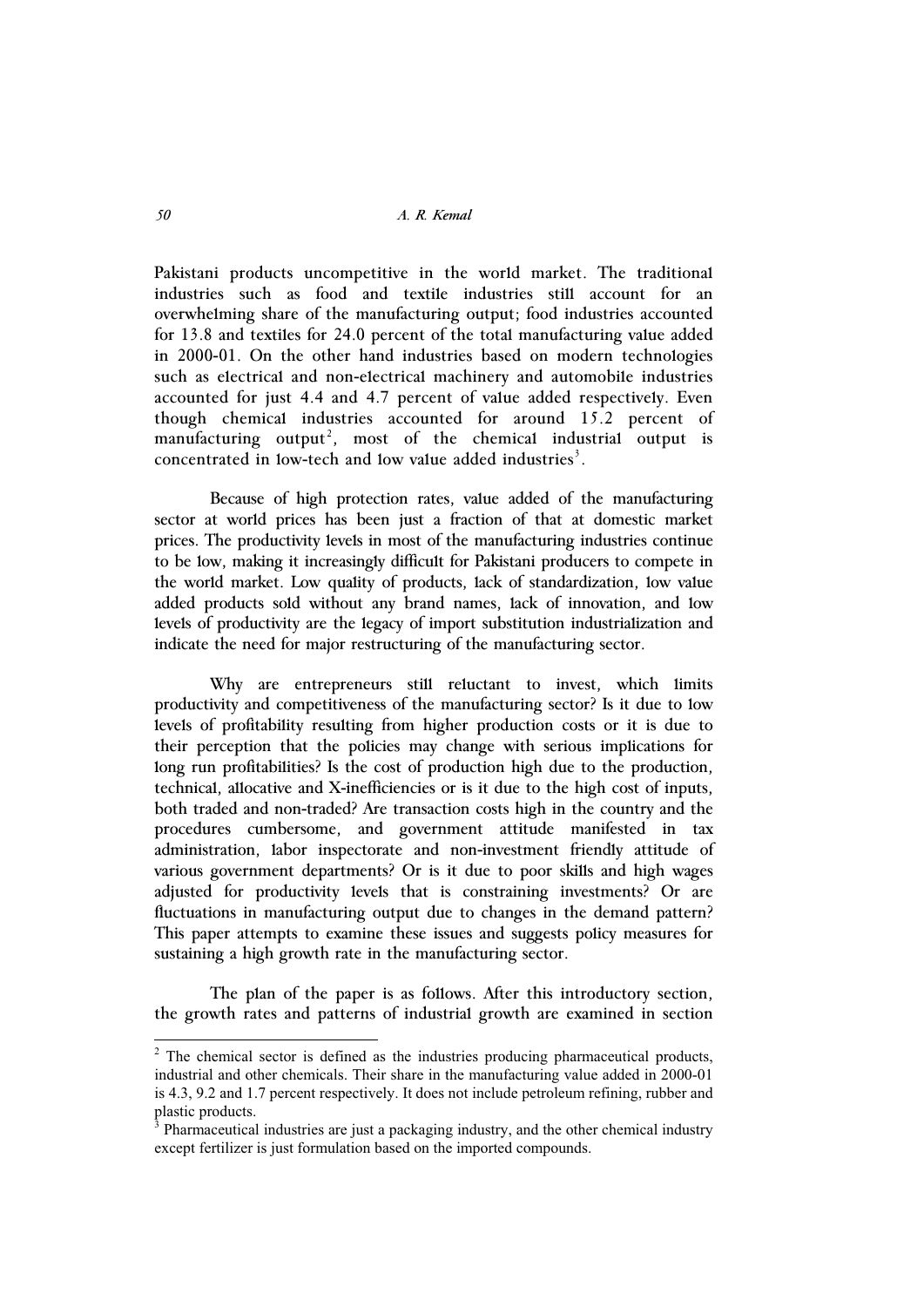2. The main problems faced by the producers are examined in section 3. A strategy for rapid and efficient growth of the large scale manufacturing sector in the perspective of the strategy outlined in the Medium Term Development Framework is described in section 4. Main conclusions are summarized in the concluding section of the paper.

## **II. Trends in Growth and Patterns of the Manufacturing Sector**

Starting from virtually scratch at the time of independence, Pakistan has made significant advances in the manufacturing sector. A handful of industrial units producing sugar, vegetable ghee, tea blending, cement and cotton textiles comprised the total large scale industrial assets of Pakistan at the time of independence and contributed only 1.8 percent to GDP. The small-scale industries however, contributed 4.6 percent to GDP. While the share of small-scale industries has increased to only 5.6 percent, the share of large scale industries<sup>4</sup> increased to 12.7 percent by the year 2004-05. The share of the manufacturing sector in GDP has increased from 6.4 percent in 1949-50 to 18.3 percent in 2004-05.

|           | <b>Total</b> | <b>Large Scale</b> | <b>Small Scale</b> |
|-----------|--------------|--------------------|--------------------|
| 1949-50   | 6.39         | 1.83               | 4.56               |
| 1959-60   | 9.91         | 5.67               | 4.23               |
| 1969-70   | 13.44        | 10.46              | 2.98               |
| 1979-80   | 14.51        | 10.55              | 3.95               |
| 1989-90   | 17.59        | 12.70              | 4.89               |
| 1999-2000 | 16.66        | 11.65              | 5.03               |
| 1999-2000 | 14.81        | 9.59               | 5.22               |
| 2000-01   | 15.90        | 10.45              | 5.45               |
| 2001-02   | 16.11        | 10.49              | 5.62               |
| 2002-03   | 16.42        | 10.73              | 5.69               |
| 2003-04   | 17.60        | 11.92              | 5.68               |
| 2004-05   | 18.26        | 12.70              | 5.56               |

**Table-1: Percentage Shares of Manufacturing Sector in GDP** 

**Source:** 50 Years of Pakistan Volume I Summary, *Pakistan Economic Survey*, various issues.

j

<sup>&</sup>lt;sup>4</sup> The National Accounts base has been changed to 1999-2000 and the share of small and large-scale manufacturing in 2002-03 according to a new base has been 10.7 and 4.2 percent and in 2003-04 increased to 11.8 and 4.3 percent, respectively.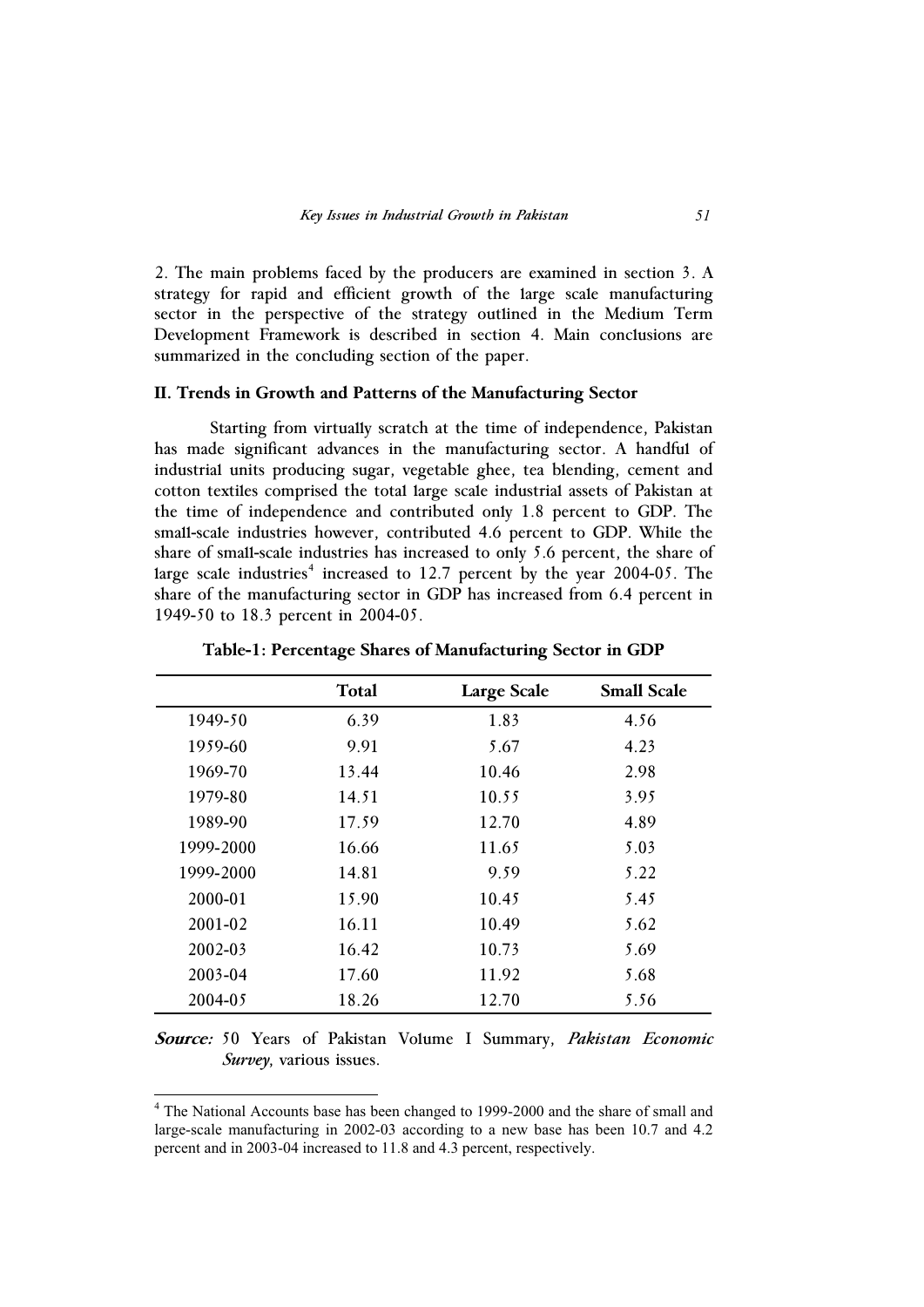Over the 1950-2005 period the manufacturing sector has grown at a rate of 7.5 percent, and the large and small scale manufacturing industries at rates of 9.2 and 5.5 percent. However, the average growth rate of the manufacturing industries conceals wide fluctuations across decades and within each of the decades. For example, rather high growth rates were observed in the 1950s, 1960s, and 1980s and over the last few years and relatively low growth rates in the 1970s and 1990s.

Manufacturing industries grew at a rate of 7.7 percent during the 1950s and the large-scale industries at a phenomenal rate of 15.8 percent. The industrial policy during the period aimed at manufacturing the products based on indigenous raw materials such as cotton, jute, hides, and skins, for which there was an assured market at home and abroad, and developing the consumer goods industries to meet the requirements of the home market for which the country was heavily dependent on imports. The two main characteristics of the policies during the 1950s have been direct controls on imports, investment, prices etc., and a large anti-export bias.

| Year              | <b>Manufacturing Sector</b> |                    |                    |  |
|-------------------|-----------------------------|--------------------|--------------------|--|
|                   | Total                       | <b>Large Scale</b> | <b>Small Scale</b> |  |
| 1950 <sub>s</sub> | 7.73                        | 15.75              | 2.30               |  |
| 1960s             | 9.91                        | 13.39              | 2.91               |  |
| 1970 <sub>s</sub> | 5.50                        | 4.84               | 7.63               |  |
| 1980s             | 8.21                        | 8.16               | 8.40               |  |
| 1990 <sub>s</sub> | 3.88                        | 3.54               | 5.06               |  |
| 2001-05           | 9.38                        | 10.94              | 6.25               |  |
| 2000-01           | 9.28                        | 10.95              | 6.22               |  |
| 2001-02           | 4.46                        | 3.51               | 6.29               |  |
| 2002-03           | 6.90                        | 7.22               | 6.30               |  |
| 2003-04           | 14.06                       | 18.22              | 6.20               |  |
| 2004-05           | 15.42                       | 12.47              | 6.25               |  |
| 1950-2005         | 7.53                        | 9.21               | 5.32               |  |

**Table-2: Growth Rates of Manufacturing Sector** 

**Source:** 50 Years of Pakistan Volume I Summary, *Pakistan Economic Survey*, various issues.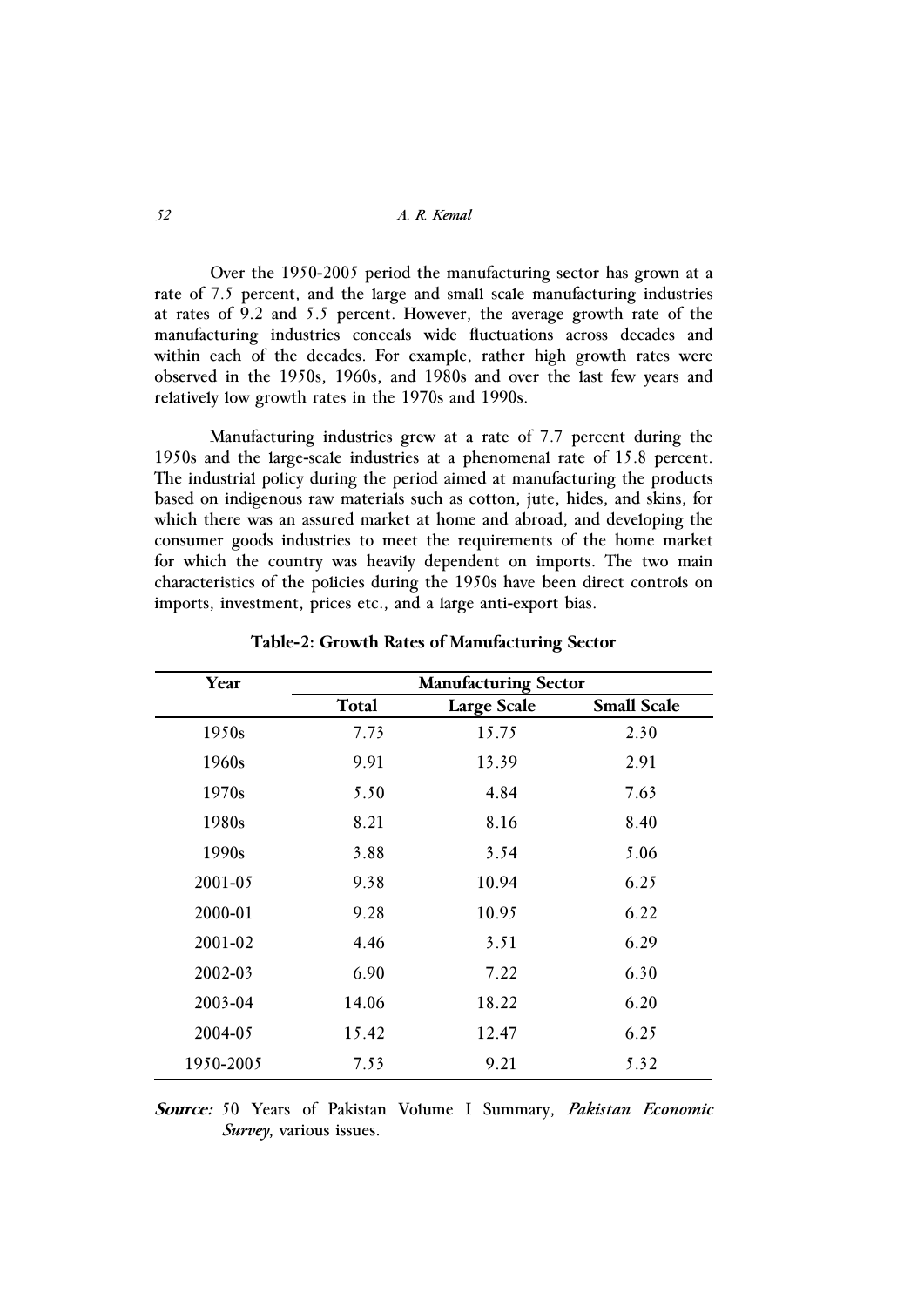Growth of the manufacturing sector accelerated even further to 9.91 percent during the 1960s. A number of initiatives helped in realizing the high growth rate, which included a liberal import policy, subsidy to exports through a number of schemes such as Export Bonus Scheme, tax rebates, tax exemption, Export Performance Licensing, and Pay-As-You-Earn Schemes. Protection rates in the period were rather high resulting in excessive profits for the producers. Moreover, tax holidays and accelerated depreciation allowances further increased the post-tax profits of the manufacturing industries.

 The growth rate of the manufacturing sector fell to 5.50 percent and for large scale manufacturing to just 4.84 percent during the 1970s. The most important initiative was the nationalization of heavy industry and a number of sectors including cement, fertilizer, oil refining, engineering, and chemicals, which were exclusively reserved for the public sector and the policy of divesting profitable public sector units was discontinued. Moreover, the industrialists faced a number of restrictions including price controls by the government under the Profiteering and Hoarding Act. These measures created a considerable amount of uncertainty, resulting in a fall in private investment and flight of capital. Moreover, these policies had long run implications for the industrialization process manifested in the reluctance of the private sector to invest, which continues to date.

During the 1980s the process of de-regulation, de-control and denationalization was initiated and various measures were taken to restore the confidence of investors. Administrative controls were replaced with market-oriented forces: the import policy was liberalized, and the tariff structure was rationalized, the par value of the rupee was brought nearer to its equilibrium value and it was made convertible on the capital account, investment licensing was abolished, prices were de-controlled, and the performance of public enterprises improved due to the signaling system. The market friendly policies resulted in acceleration of the growth rate to 8.21 percent.

While the process of deregulation continued and a large number of manufacturing public enterprises were privatized, the growth rate decelerated to 3.88 percent in the 1990s. The performance of large-scale manufacturing was even more disappointing which grew at a rate of only 3.54 percent. A number of economic and non-economic factors have been responsible for the deceleration of growth. Prominent factors have been political instability, worsening of the law and order situation in the major growth poles of the country, reduction in protection rates resulting in the closure of a number of industries, emergence of significant infrastructural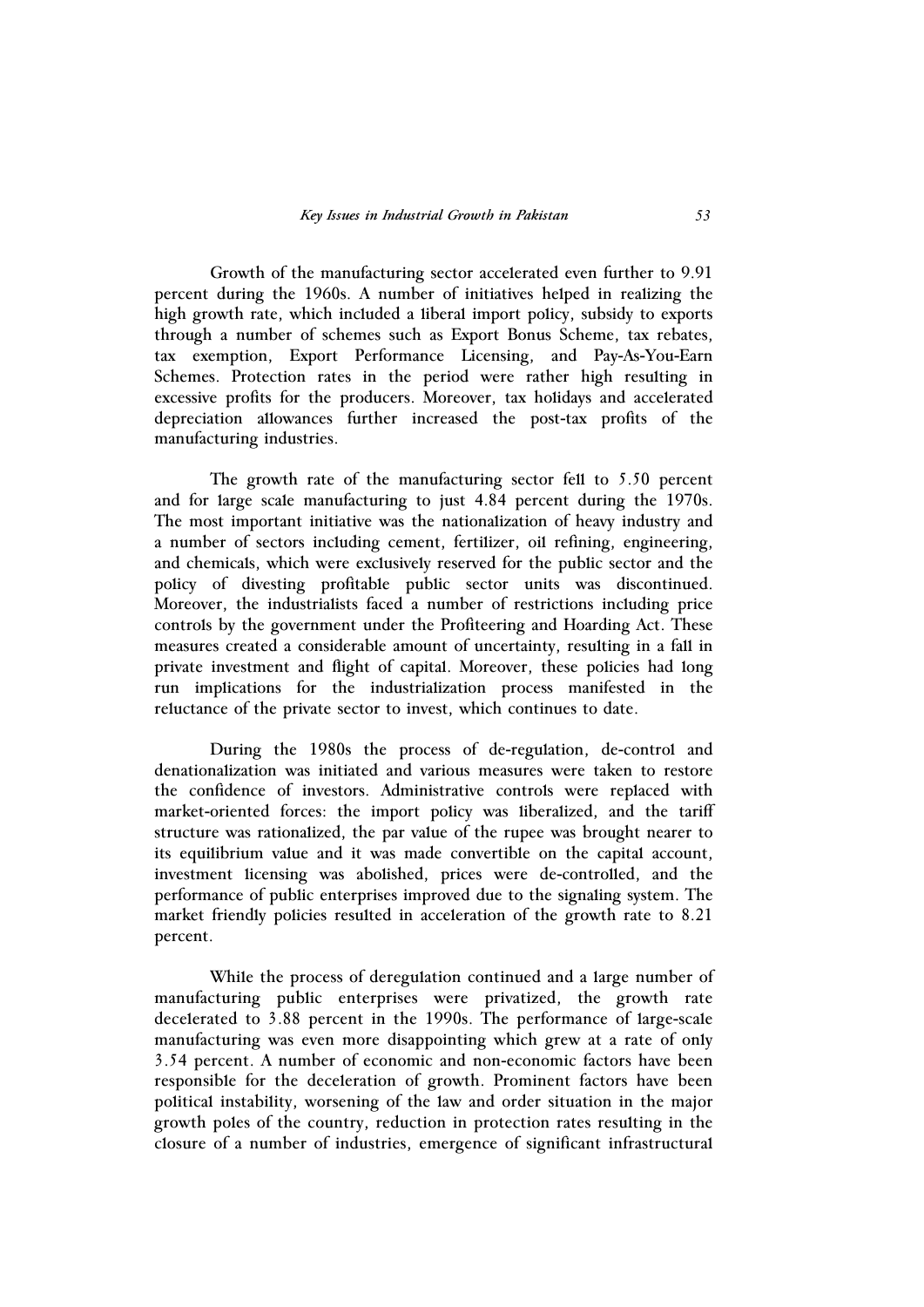bottlenecks in transport and other sectors, inadequate power supply along with frequent breakdowns of power supply in the early part of the 90s and sharp increases in the prices of power in the later years, and inadequate industrial investment.

 The growth rate of manufacturing output has increased sharply since 1999-00; the average growth rate of the manufacturing sector over the five years has been 9.4 and the large and small scale industries growth rates have been 10.9 and 6.3 percent respectively. The growth rate has accelerated despite low levels of investment because of the demand stimulus in the form of credit for the purchase of consumer durables and a sharp increase in exports after the quota restrictions were removed.

## **III. Structural Problems Confronting the Manufacturing Sector**

The performance of the manufacturing sector in Pakistan has been marred by a number of factors. These problems may broadly be grouped into industrial and trade policy distortions, a narrow industrial base, low productivity levels, poor quality of products, the role of public sector enterprises, higher costs of production, problems in the regulatory framework, and weak infrastructure.

### **Industrialization Strategy and Pattern of Demand**

Pakistan has all along pursued the Import Substitution Industrialization Strategy<sup>5</sup> but there has been little diversification of the industrial structure. The cascaded tariff structure has provided higher protection to consumer goods with adverse implications for growth of capital goods and intermediate goods industries.

Import substitution accounted for 96.9 percent of growth during the 1951-55 period and for 25 percent during the 1963-71 period. Import substitution accounted for a very small proportion of growth in the later years because producers did not venture into new import substitution industries and continued with the traditional import substitution industries. Since 1955 domestic demand has accounted for roughly three-fourths of the growth and exports have contributed roughly 25 percent to growth. Therefore, any slow down in domestic demand and exports affect manufacturing output adversely. It may be noted that demand stimulus coming from imports and loans for the purchase of consumer durables have

-

<sup>&</sup>lt;sup>5</sup> The policy has an anti-export bias in trade policies and thus badly affects the growth of exports.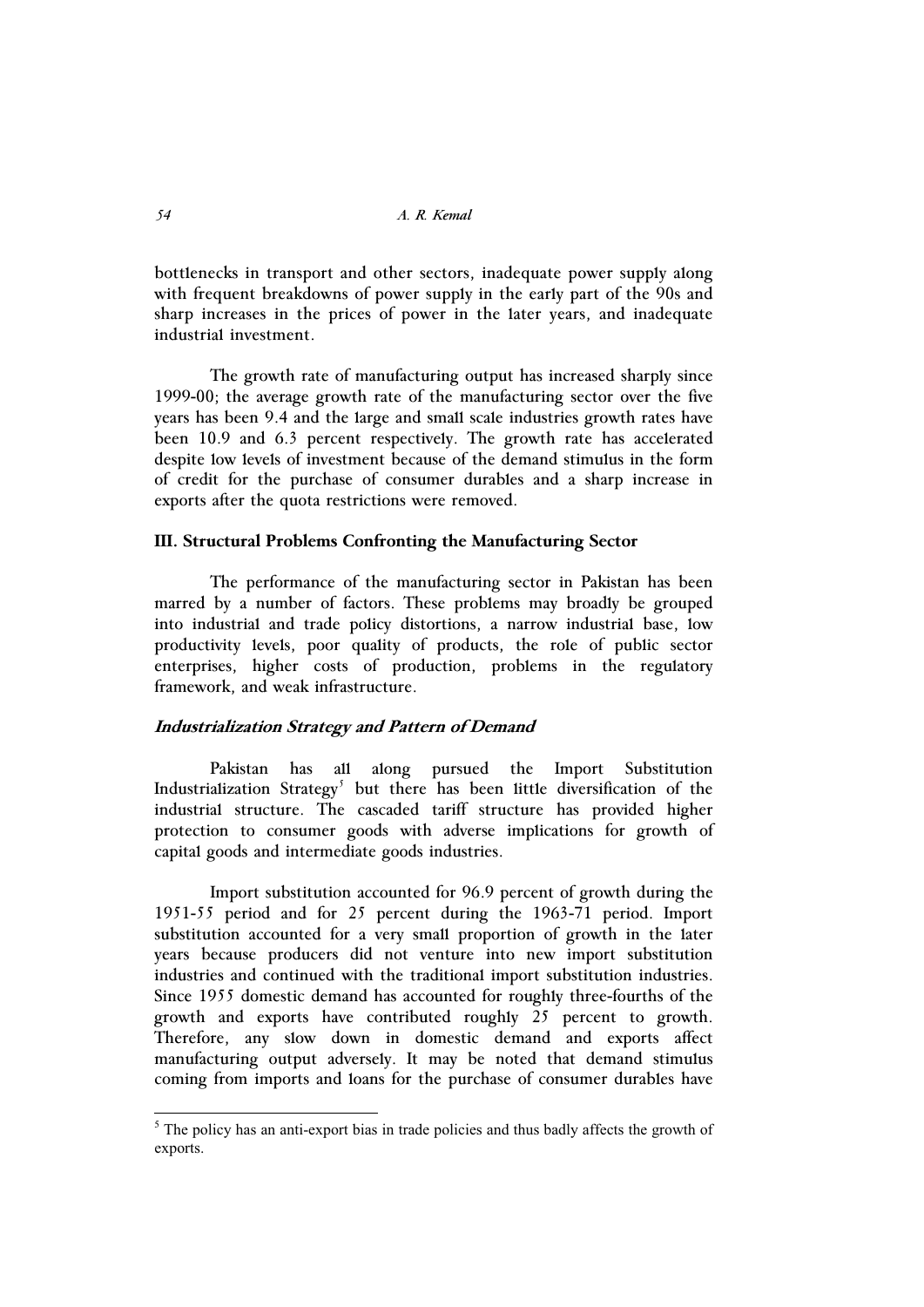been mainly responsible for the sharp growth in industrial output over the last few years.

| Period             | <b>Domestic</b><br>Demand | <b>Export</b><br><b>Expansion</b> | Import<br>Substitution |
|--------------------|---------------------------|-----------------------------------|------------------------|
| 1950-51 to 1954-55 | 2.4                       | 1.8                               | 96.6                   |
| 1954-55 to 1959-60 | 53.1                      | 24.0                              | 22.9                   |
| 1959-60 to 1963-64 | 95.7                      | 4.6                               | $-0.3$                 |
| 1963-64 to 1970-71 | 60.0                      | 15.0                              | 25.0                   |
| 1980-81 to 1988-89 | 79.7                      | 10.2                              | 10.1                   |
| 1988-89 to 1991-92 | 60.4                      | 37.9                              | 1.7                    |
| 1991-92 to 2000-01 | 77.8                      | 22.9                              | $-0.8$                 |
| 1991-92 to 1995-96 | 84.1                      | 16.1                              | $-0.1$                 |
| 1995-96 to 2000-01 | 73.6                      | 27.6                              | $-1.2$                 |

**Table-3: Sources of Manufacturing Growth** 

**Source:** Khan (1964), Lewis (1970), Kemal (1990, 1993) and Present study estimates.

While trade policy reforms in recent years have exposed domestic enterprises to international competition, these enterprises continue to suffer from the legacy of import substitution and have yet to re-position themselves to compete effectively in the global market. Furthermore, the trade policy still has an import substitution bias for certain critical sectors such as automobiles, whose imports are subject to tariff peaks. The continued protection to these sectors has not helped these enterprises to become globally competitive. It must, however, be recognized that protectionist policies may not be a viable strategy in the emerging multilateral trading system.

While Pakistan has successfully divested a large number of industrial units it has not always resulted in higher levels of efficiency because of the monopolistic tendencies in the economy. It has led to cartelization with low levels of output and higher price levels. How to ensure maximum output after privatization by means of a proper regulatory framework is one of the major issues.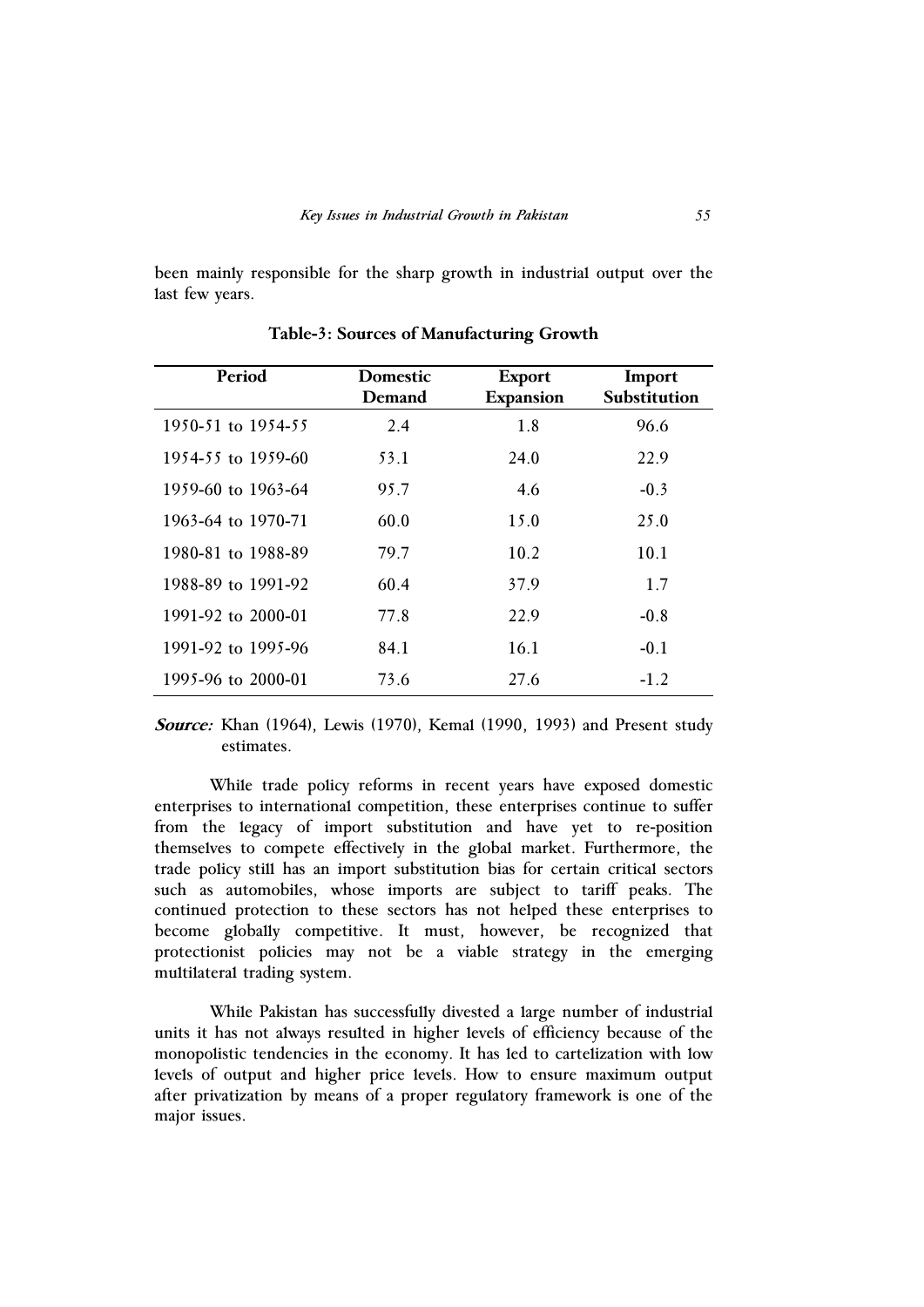#### **Industrial Productivity**

Whereas the growth rate of the manufacturing sector has been quite impressive, value added in this sector is grossly over stated due to distortions in the system. If value added in the manufacturing sector is evaluated at world prices, its contribution to GDP is relatively much smaller, reflecting gross inefficiencies and/or excessive profits. Even in 1991 when some of the distortions had already been removed, more than 30 percent of value added could be ascribed to protection.<sup>6</sup>

Efficiency levels varied significantly across different manufacturing industries: some industries were so efficient that domestic resources were only a fraction of their valued added and were generally penalized, while some were so inefficient that value added was negative at world market prices and survived because of rather heavy protection. Whereas average DRC<sup>7</sup> for consumer goods industries was 6.00, for intermediate and capital goods industries it was 0.22 and 0.82, respectively. Similarly, compared to the average DRC of 1.20 for the large-scale industries it was 1.49. Moreover, the DRCs for export-oriented and import-competing activities have been 0.54 and 2.15. It shows that tariff rationalization that gives a level playing field to import substitutes and export oriented industries and to consumer, intermediate, and capital goods industries would help in improving the efficiency of the manufacturing sector.

To sustain the competitiveness in the activities where the country has a comparative advantage and attain comparative advantage in those that at present it does not have, growth rates of productivity need to be higher than that of competitor countries. During the period 1992-2001, labor productivity in the manufacturing sector grew at a rate of 2.2 per cent, which though higher than that of Bangladesh and India is lower than that of other countries, such as Sri Lanka, Republic of China (Taiwan), and Korea.

-

 $6$  Since 1991 a number of initiatives have been taken to reduce the level of protection, the maximum import duty now stands at 25%. To determine the extent to which it has resulted in a reduction in effective protection and improved efficiency levels, an industry – wide survey is required. No such study has been undertaken for the last 15 years.

<sup>7</sup> These estimates refer to 1991, reported in Kemal, Mahmood, and Ahmed (1994).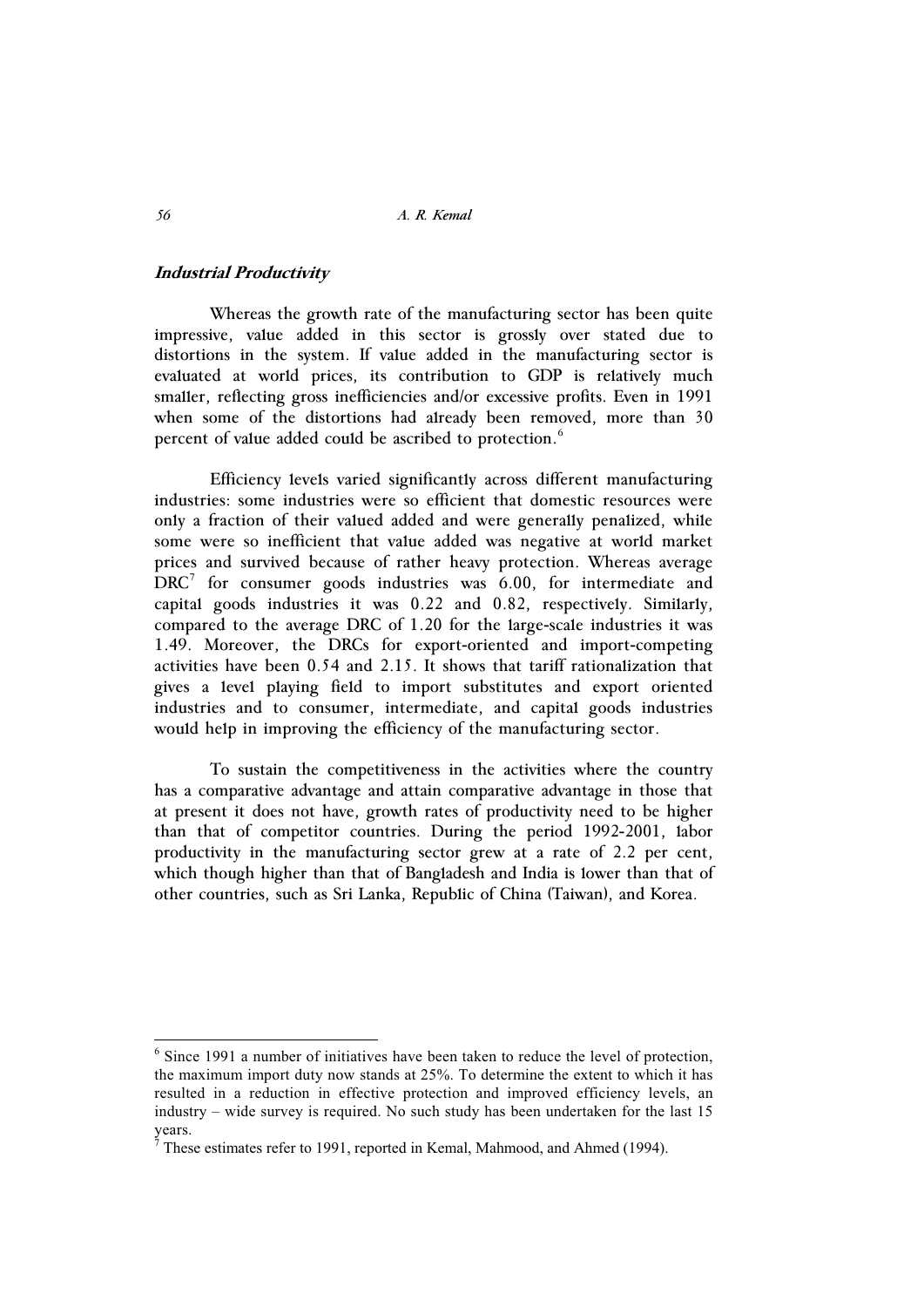| Country           | Growth rate of labor productivity |
|-------------------|-----------------------------------|
| Pakistan          | 2.23                              |
| Bangladesh        | 1.98                              |
| Sri Lanka         | 2.68                              |
| India             | 1.56                              |
| Republic of China | 3.39                              |
| Malaysia          | 3.37                              |
| Korea             | 7.55                              |

**Table-4: Annual average Labor Productivity Growth (%): 1992-01** 

**Source:** APO, Asian Productivity Data & Analysis 2003. Asian Productivity Organization, Tokyo

Labor productivity is only a partial measure of productivity; total factor productivity<sup>8</sup> (TFP) that takes into account the other factors of production is a superior measure. A comparison of the growth of total factor productivity shows that except for the Republic of China, Pakistan experienced higher TFP over a longer period compared to the neighboring countries [see Table-5].

| Country           |                 | Growth rate of labor productivity |
|-------------------|-----------------|-----------------------------------|
| Pakistan          | $(1964 - 2001)$ |                                   |
| Bangladesh        | $(1960 - 85)$   | 0.33                              |
| Sri Lanka         | $(1960 - 85)$   | 1.25                              |
| India             | $(1960 - 85)$   | 0.72                              |
| Republic of China | $(1960-94)$     | 2.00                              |
| Malaysia          | $(1960-94)$     | 0.90                              |
| Korea             | $(1960-94)$     | 1.50                              |

**Table-5: Total Factor Productivity** 

**Source:** Kemal *et. al.* (2000), "Pakistan Country Report", Global Research Project.

<sup>&</sup>lt;sup>8</sup> Growth in total factor productivity is part of the value-added growth not explained by the increase in factor inputs.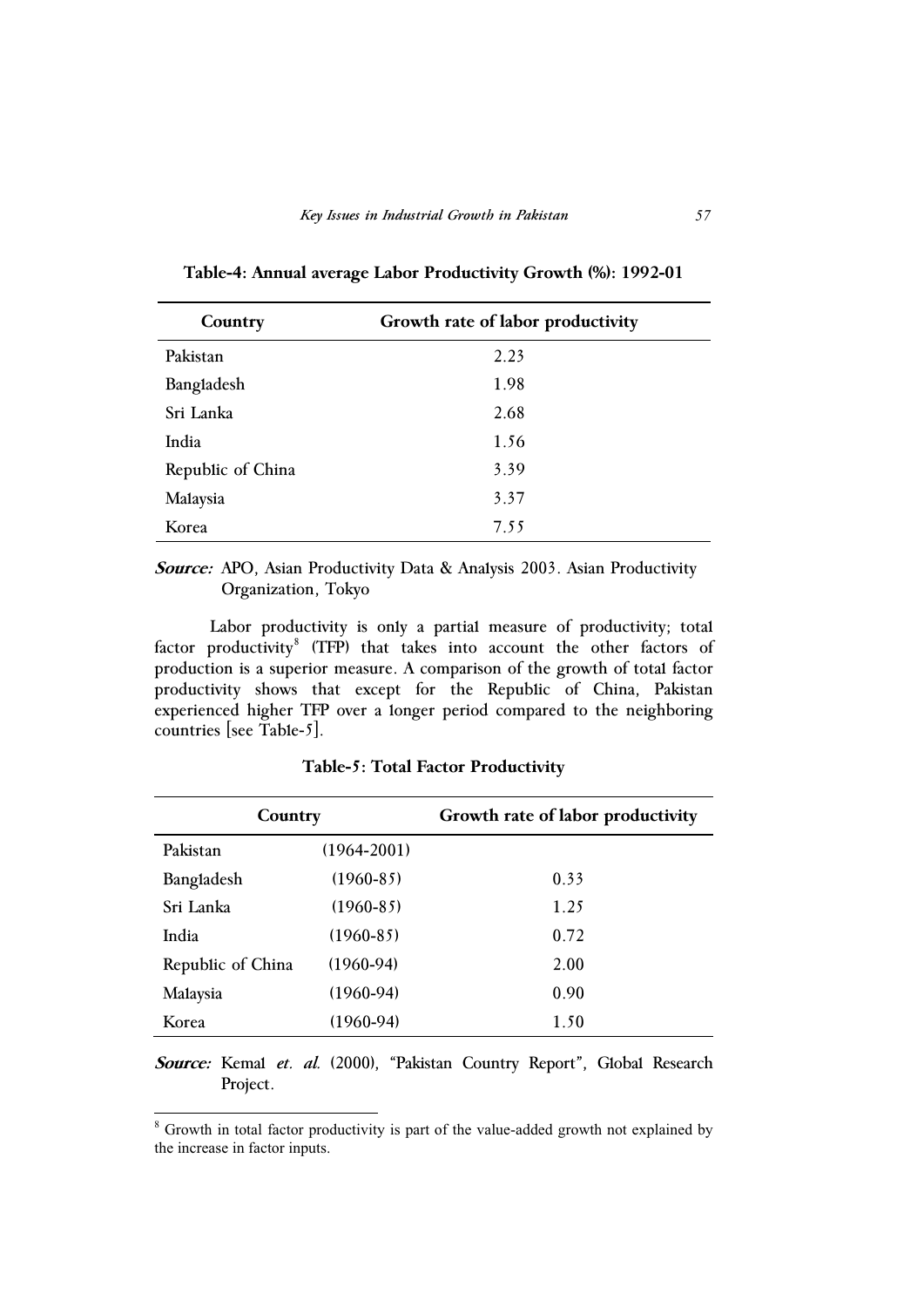For the period 1964-65 to 2000-01, total factor productivity (TFP) in the manufacturing sector grew at a rate of 3.21 percent (Table-6). We may note that the sharp increase in the growth of productivity in the manufacturing sector shows a high degree of inefficiency in the sector in the base year reflected in the very high DRC estimates for the earlier years. For example DRC was 3.31 in 1980-81 which declined to 1.20 by 1990-91.

| <b>Sector</b>      | <b>Growth Rates</b> | TFP     |       |      |  |
|--------------------|---------------------|---------|-------|------|--|
|                    | Value Added         | Capital | Labor |      |  |
| <b>Period</b>      |                     |         |       |      |  |
| 1964-65 to 2000-01 | 6.39                | 2.23    | 0.94  | 3.21 |  |
| 1964-65 to 1969-70 | 8.99                | 2.96    | 1.78  | 4.26 |  |
| 1970-71 to 1979-80 | 5.48                | 2.04    | 1.43  | 2.01 |  |
| 1980-81 to 1989-90 | 8.09                | 2.10    | 0.61  | 5.38 |  |
| 1990-91 to 2000-01 | 3.99                | 2.09    | 0.25  | 1.64 |  |

**Table-6: Trends in Total Factor Productivity in Manufacturing Sector** 

**Source:** Authors own calculations using data from *Pakistan Economic Survey*, various issues.

TFP growth in the manufacturing sector exceeded 4 percent in the 1960s and 5 percent in the 1980s. In the 1960s, TFP improved mainly to learning-by-doing with improved export competitiveness in the 1960s and in the 1980s due to de-regulation, privatization, and liberalization of imports in the 1980s. On the other hand low growth of productivity may be attributed to nationalization policies in the 1970s and to slow embodied technical change resulting from low and falling levels of investment and low capital utilization due to slackness in domestic and world demand in 1990s.

Even though total factor productivity growth rate in Pakistan has been quite high it reflects the low efficiency levels in the base year rather than improvements in productivity resulting from technical change. Moreover, because TFP in other countries has also increased it might not have impacted the productivity differentials. The main sources of productivity growth, in particular human resource development, R&D activities, and engineering industries that provide machinery in accordance with the factor endowments of the country, have received relatively less attention in Pakistan and growth rates of productivity can be sustained provided these activities are promoted.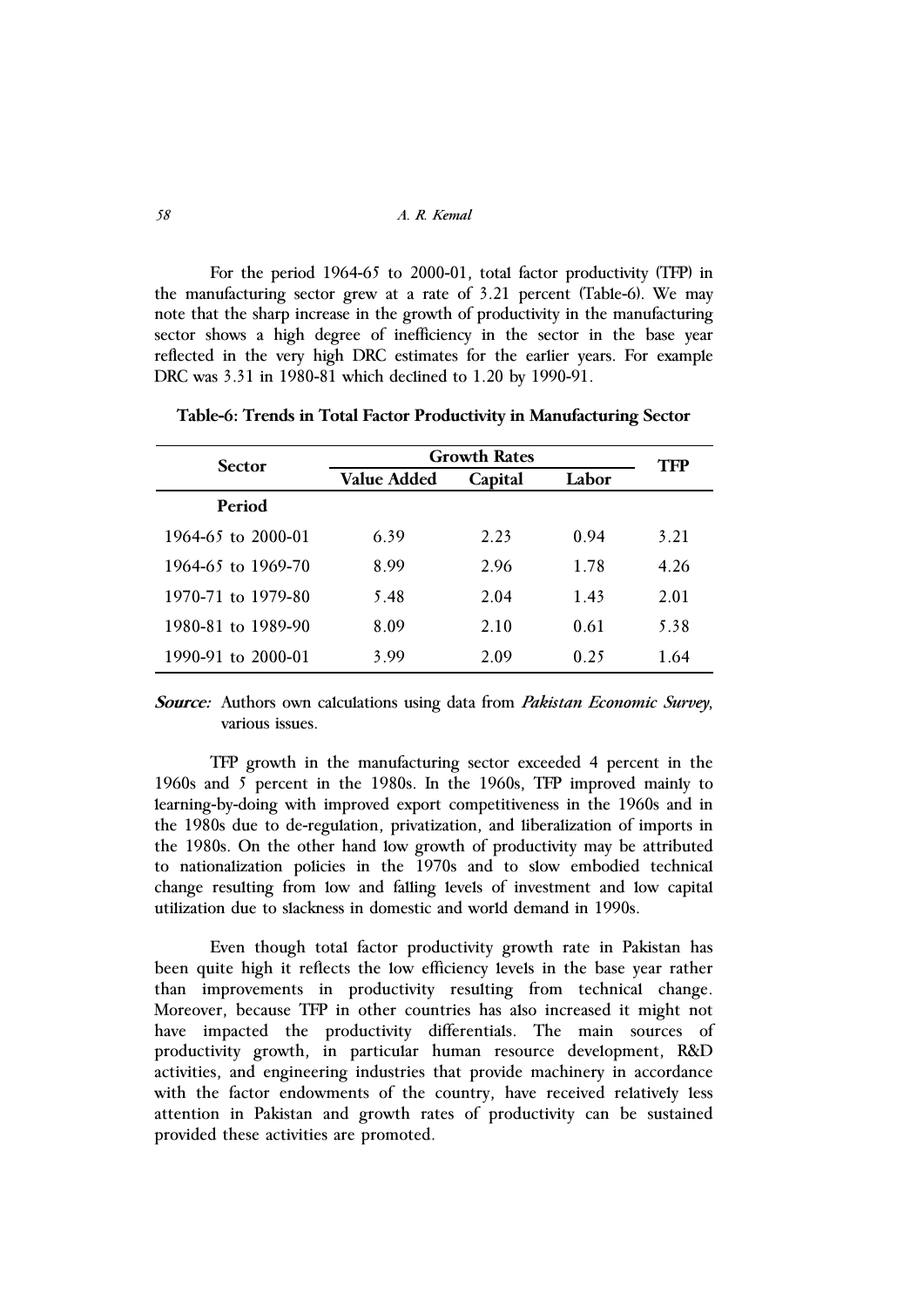|             | Expenditure  | Expenditure | R&D         | R&D         |
|-------------|--------------|-------------|-------------|-------------|
| Country     | on education | on health   | Personnel   | expenditure |
|             | (% of GDP)   | (% of GDP)  | (thousands) | (% of GDP)  |
| Bangladesh  | 4.02         | 0.90        |             |             |
| China       | 6.19         | 5.77        | 138.4       | 2.16        |
| India       | 3.45         | 0.93        | 308.39      | 0.62        |
| Indonesia   | 0.09         | 0.22        |             | 0.05        |
| Iran        | 4.30         | 1.51        | 0.73        | 0.64        |
| Japan       | 4.71         | 1.89        | 1000.01     | 3.29        |
| Korea       | 6.50         | 2.63        | 178.94      | 2.96        |
| Malaysia    | 7.13         | 2.22        | 23.26       | 0.82        |
| Pakistan    | 1.60         | 0.70        | 16.20       | 0.20        |
| Philippines | 3.53         | 3.43        | 25.16       | 0.15        |
| Singapore   | 3.95         | 0.88        | 24.88       | 2.13        |
| Sri Lanka   | 2.44         | 1.37        |             | 0.03        |
| Thailand    | 4.03         | 1.59        |             | 0.12        |
| Vietnam     | 3.19         | 0.87        |             | 0.34        |

**Table-7: Human Resource Development Activities: 2001** 

**Source:** APO (2003).

**Note:** For Iran, Japan, and the Philippines, the education and health estimates refer to 2000. The health estimates of Korea also refer to 2000. R&D personnel data for India refers to 1998, that of Malaysia and Pakistan to 2000, and of the Philippines and Thailand refer to 1996. The R&D expenditure estimates for India. Malaysia, Pakistan, refer to 2000 and of Thailand to 1999.

### **Lack of Diversification**

A broad based industrial sector is essential for exploiting the opportunities offered by globalization, but Pakistan's industrial structure lacks diversification; in 2000-01, almost 38 percent of industrial value added was contributed by food and textiles (Table-8). In the dynamic areas comprising electronics, machinery, and metal products, Pakistan has hardly made any progress, while the engineering sector is dominated by either assembly operations based on imported parts, or the production of basic and simple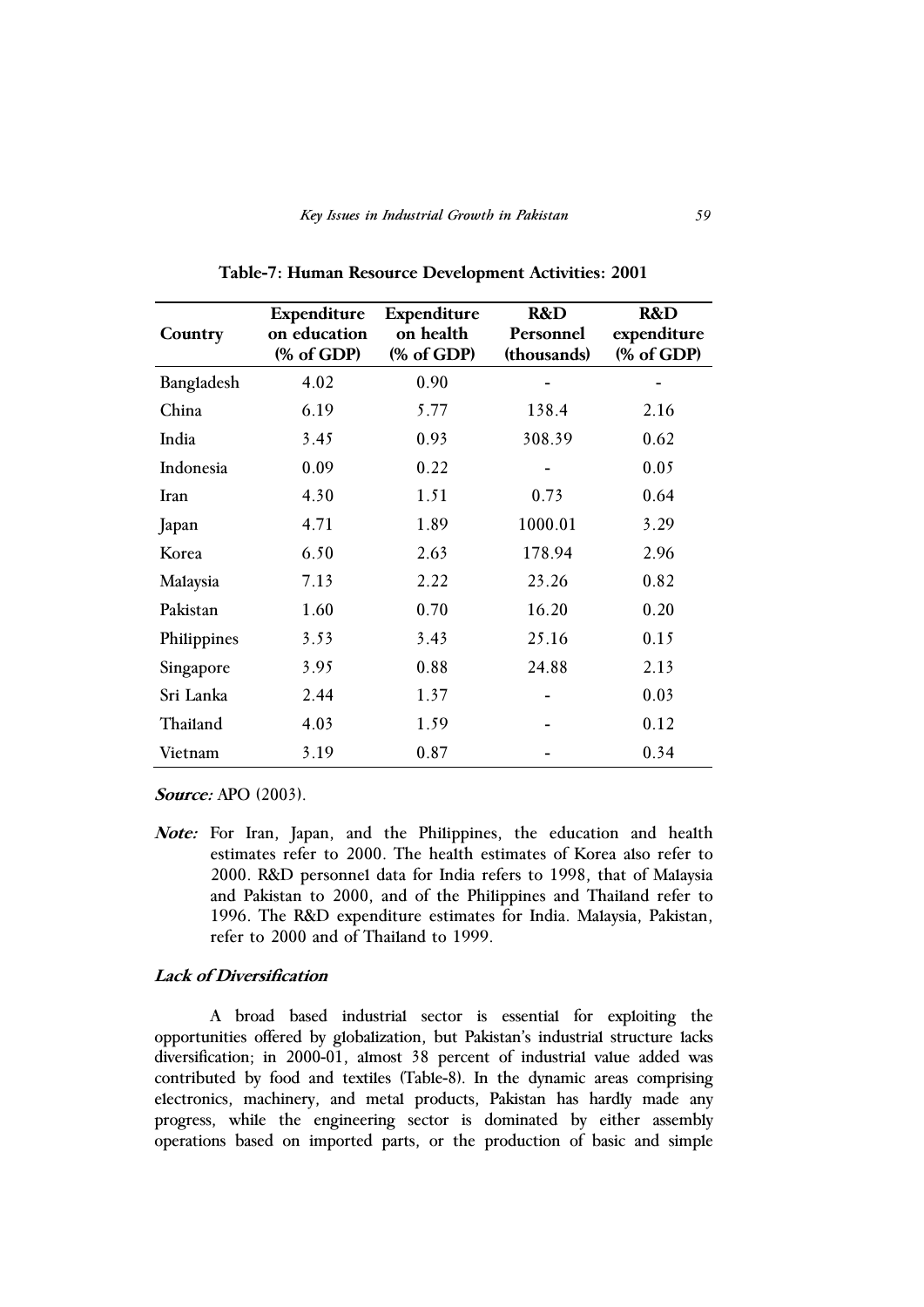components. Furthermore, Pakistan has not been able to develop a strong capital goods sector: the share of the engineering industries in total manufacturing is around 5 percent. Not surprisingly, a narrow industrial base has led to highly concentrated exports: roughly 80 percent of the country's manufactured exports consist of only textiles and clothing and carpets and rugs.

|                         |                                                                          |       |       |       |             |                      |                   | (Percent)   |
|-------------------------|--------------------------------------------------------------------------|-------|-------|-------|-------------|----------------------|-------------------|-------------|
| No.                     | <b>Industry Classification</b>                                           | 1955  |       |       |             | 1959-1970-1980-1990- | 1995-2000-        |             |
|                         |                                                                          |       | 1960  | 1971  | 1981        | 1991                 | 1996              | 2001        |
| 1                       | Food Manufacturing                                                       | 8.41  | 8.56  | 16.24 | 20.12       | 14.05                |                   | 15.19 13.77 |
| 2                       | <b>Beverage Industries</b>                                               | 0.36  | 0.36  | 0.75  | 1.82        | 1.40                 | 1.59              | 1.55        |
| $\overline{\mathbf{3}}$ | Tobacco                                                                  | 4.18  | 5.29  | 10.88 | 13.26       | 6.35                 | 6.18              | 7.41        |
| 4                       | <b>Textiles</b>                                                          | 45.52 | 42.61 | 30.31 | 15.93       | 26.35                |                   | 22.31 24.02 |
| 5                       | Footwear and other wearing<br>apparel                                    | 2.57  | 2.06  | 0.44  | 1.68        | 1.82                 | 1.87              | 2.82        |
| 6                       | Leather and leather<br>products except footwear<br>and wearing apparel   | 1.04  | 0.83  | 1.18  | 1.06        | 1.09                 | 0.78              | 1.47        |
| 7                       | Paper and paper products                                                 | 1.92  | 2.20  | 1.63  | 1.48        | 1.57                 | 1.61              | 1.57        |
| 8                       | Printing, publishing and<br>allied industries                            | 2.63  | 2.39  | 1.66  | 0.75        | 2.26                 | 2.01              | 0.32        |
| 9                       | Chemical and chemical<br>products *                                      | 6.65  | 8.68  |       | 10.99 12.31 |                      | 15.04 16.26 15.17 |             |
|                         | 10 Rubber                                                                | 0.39  | 0.35  | 1.32  | 0.97        | 0.96                 | 0.88              | 0.37        |
| 11                      | Other Non-metallic mineral<br>products                                   | 2.80  | 4.55  | 3.39  | 5.91        | 6.62                 | 7.15              | 7.45        |
|                         | 12 Basic Metal Industries                                                | 2.06  | 2.53  | 2.41  | 4.03        | 5.56                 | 4.18              | 4.27        |
| 13                      | Fabricated metal products<br>except machinery and<br>transport equipment | 2.50  | 3.89  | 1.75  | 1.06        | 0.86                 | 0.69              | 1.15        |
|                         | 14 Machinery except electrical                                           | 1.22  | 2.11  | 0.96  | 1.71        | 2.52                 | 1.61              | 1.11        |
| 15                      | Electrical machinery<br>apparatus, appliances and<br>supplies            | 0.82  | 1.85  | 3.61  | 3.47        | 4.11                 | 7.67              | 3.28        |
| 16                      | Transport equipment                                                      | 1.10  | 2.94  | 2.59  | 2.47        | 2.59                 | 3.50              | 4.66        |
| 17                      | Other Industries                                                         | 15.81 | 8.80  | 9.89  | 11.96       | 6.83                 |                   | 6.51 12.43  |

| Table-8: Percent Share of Value Added in Various Industries. |  |
|--------------------------------------------------------------|--|
|--------------------------------------------------------------|--|

**Source:** *Census of Manufacturing Industries*, Various Issues.

Note: \*Sum of headings 'drugs and pharmaceutical...', 'industrial chemicals' and 'other chemical products'.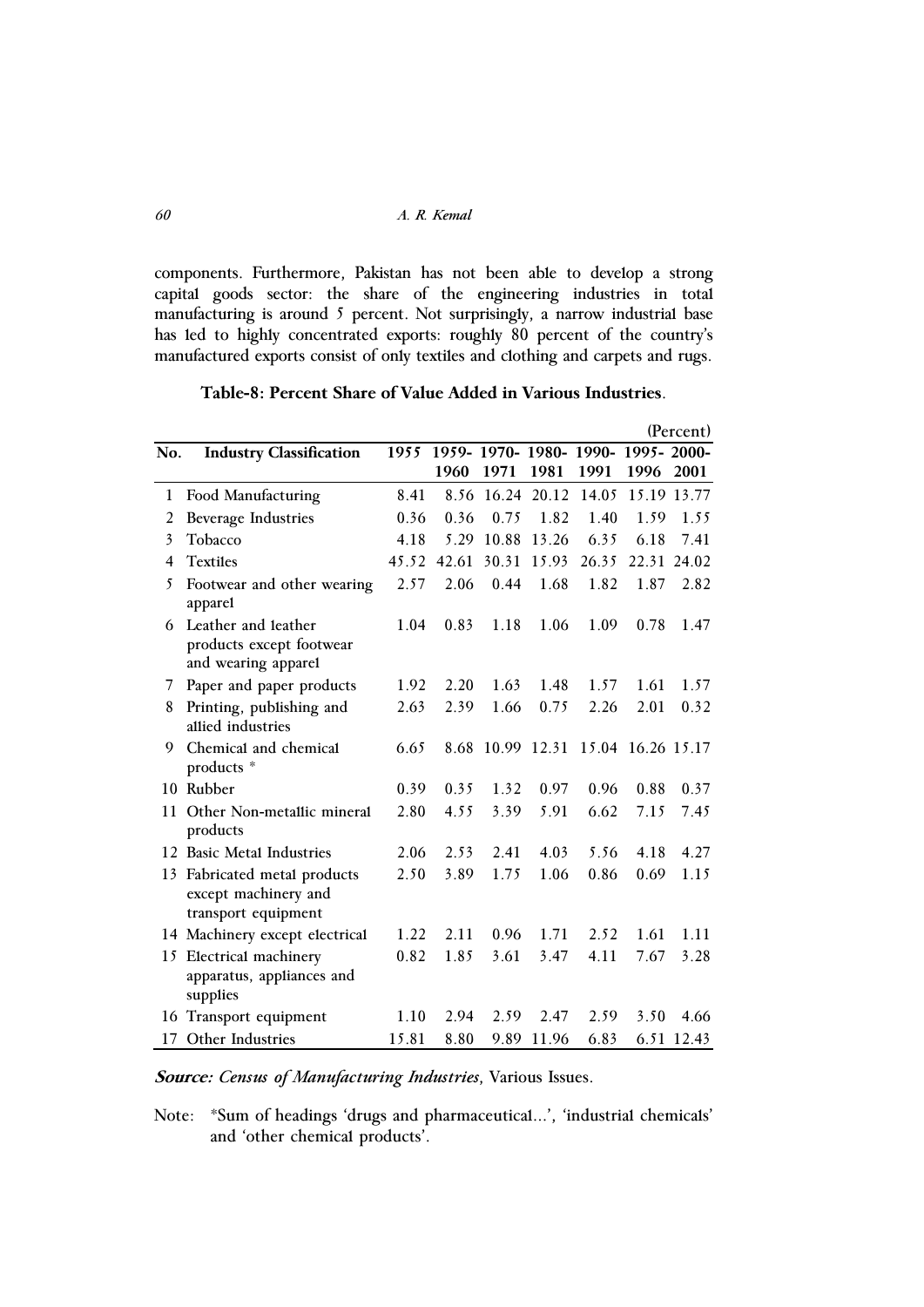### **The Role of the Public Sector**

Though the role of the public sector has been drastically curtailed as a result of deregulation and privatization policies, some industries continue to be dominated by state owned enterprises. Some of these enterprises produce primary raw materials and intermediate inputs and as a result the inefficiencies of the public sector have an adverse impact on downstream industries. For example, the inefficiencies of Pakistan Steel have been the major stumbling block to engineering industries. Now that it has been privatized one hopes that efficiency levels will increase resulting in a decline in prices. Since there is only one steel mill and the new steel mill recently inaugurated also belongs to the same owner, the producer may exploit the monopoly power and increase the prices of basic steel. There is a need to regulate the supplies through liberal import policies that allows duty free imports of steel. Similarly, engineering industries in the public sector make investment expensive. The remaining public enterprises in the manufacturing sector should be divested but with the clear understanding that the import duties on such products would be rationalized.

## **Smuggling and Higher Cost of Domestic Production**

There is widespread smuggling and that has adversely impacted the growth of many industries, especially consumer durables. Domestic producers cannot compete with smuggled goods because import duties on raw materials and intermediate goods have been high. In recent years tariff rationalization has been instrumental in the growth of consumer durables but more tariff rationalization is necessary and there is a need for a long run policy.

 Whereas the investment policy of 1997 clearly lays down fiscal incentives to various industries there is a need to ensure that protection to various economic activities and fiscal incentives reinforce each other. In particular, the incentive structure has to be reformed in such a way that it promotes dynamic comparative advantage.

The cost of domestic manufacturing is elevated due to a number of factors including higher power and energy prices, labor levies that lead to an increase in effective wage rates, high rates of sales taxes, and a high degree of corporate and income taxation.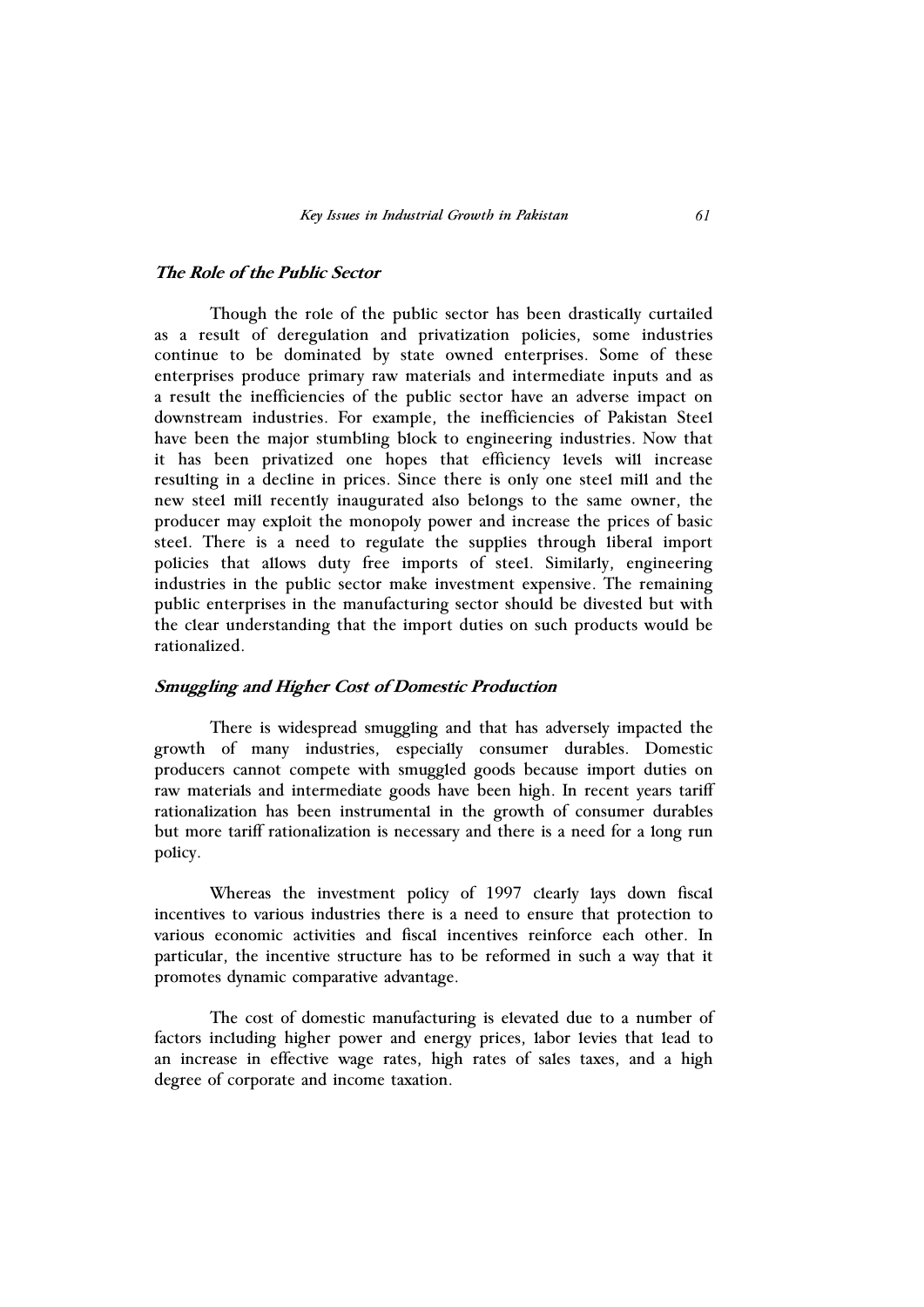## **Regulatory and Legal Environment**

 Though Pakistan has strived to improve the overall business climate and accordingly her ranking in terms of de-regulation has improved, weaknesses still remain in the regulatory and legal framework. Businessmen still have to comply with a host of regulations relating to the work environment including health and sanitation, product standards, taxation, etc. Excessive discretionary powers in the hands of the enforcing agencies often lead to harassment of enterprises and opens up avenues for corruption resulting in the loss of business confidence. To develop a viable industrial sector, there is a need to put in place a regulatory and legal environment that is conducive for private businesses. In particular the tariff regime must be put in place for over a longer period to allow producers to take long run decisions with confidence. We may note that a lack of continuity in policies has been the major stumbling bloc to increased investment. Even though over the last  $5$  years the government has not taken any decision that adversely affects the profitability of investors, investors are still reluctant to invest.

### **Financial System**

A well-functioning financial system is essential for industrial development and growth because it efficiently channels investible funds to the most productive uses. A series of measures adopted in recent years have led to improvements in the financial system but the spread between the deposit and lending rate is still unacceptably high. Better appraisal and the strict implementation of prudential regulations seem to have resulted in lower infected portfolios of the banks, but so far have not resulted in a low spread.

The availability of credit to the private sector has increased in recent years both because of an increase in the liquidity and a decline in the fiscal deficit resulting in lower levels of credit for budgetary financing. This had led to low rates of interest. However, liquidity has been somewhat reduced and the budgetary deficit has increased resulting in higher rates of interest. The changing levels of interest rates also result in lower levels of investment.

## **Foreign Exchange Market**

Pakistan is following a system of floating exchange rates. However, the State Bank of Pakistan intervenes and does not allow market forces to operate. For example, the inflation rate for a second year is running at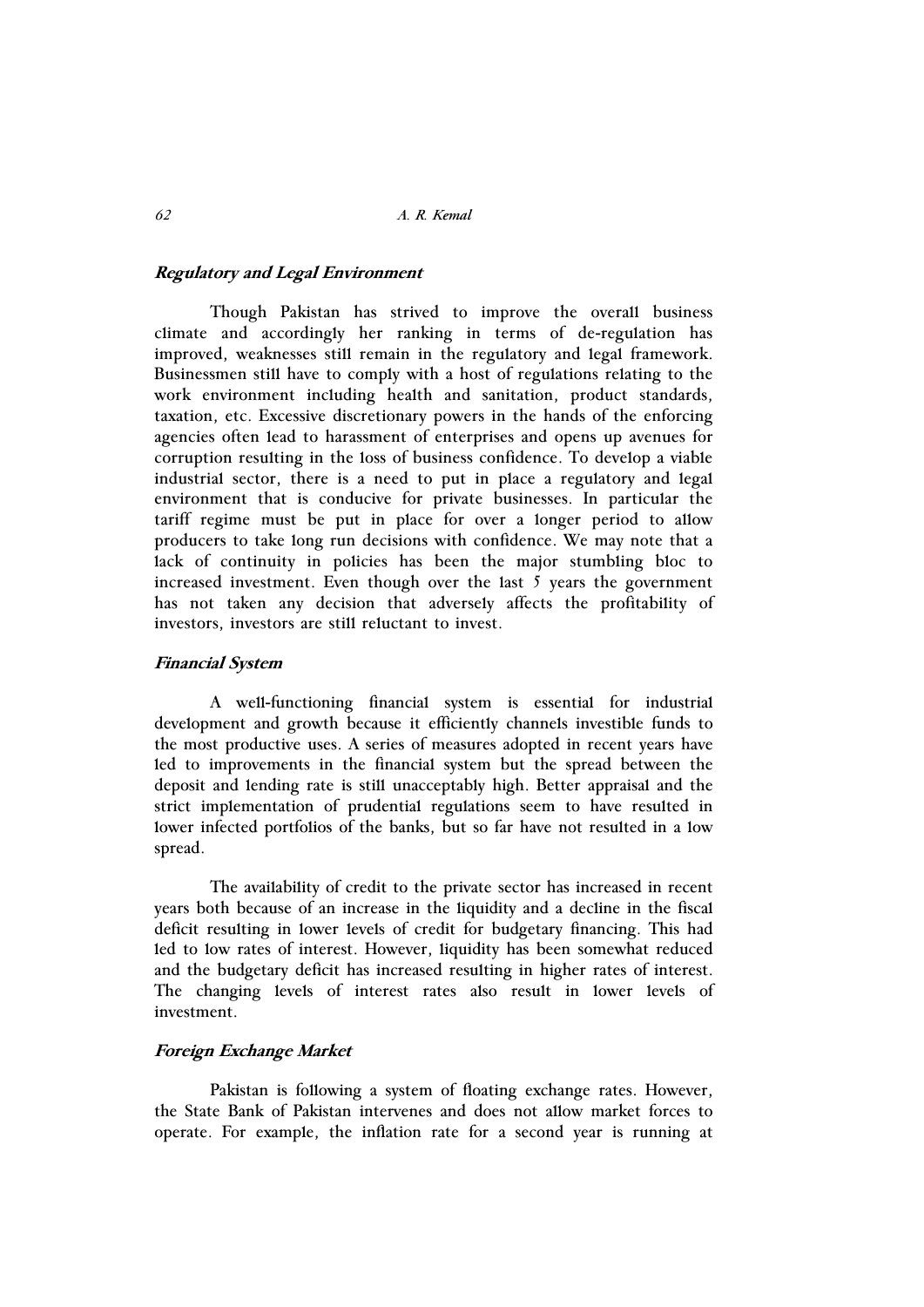around 9 percent but the par value of the rupee to the dollar has not changed. While the lower value of the dollar against the rupee keeps down the cost of imports and promotes investment it also hurts exports. Since exports have been one of the major contributory factors to the growth process, a proper exchange rate assumes great significance.

## **Weak Infrastructure**

Weak physical infrastructure has been a major factor hindering the performance of the manufacturing sector. Whereas the lack of repair and maintenance has resulted in the deterioration of physical infrastructure, inefficiencies in the public sector utilities have contributed to high costs of production, thus eroding the competitiveness of domestic manufacturers.

#### **Power Supply**

 Despite efforts to encourage efficient utilization of energy resources, the technical, financial, and operational efficiency of the power sector has continued to deteriorate resulting in costly yet unreliable power supply. According to a survey conducted by the World Bank<sup>9</sup>, the majority of respondents identified problems related to power supply as a major obstacle to business expansion. It is estimated that a typical business in Pakistan on average loses 5.6% percent of annual output due to power outages as compared with less than 2% for the average plant in China. In order to minimize downtime caused by problems in power supply, firms are often forced to use their own generators. It has been estimated that the use of generators on average ties up capital of a firm up to about 12 percent of its fixed assets. To make the situation worse, businesses often experience delays in getting power connections. For instance, according to the World Bank (2003), the average waiting period for a business to obtain a power connection is 45 days in Pakistan as against only 15 days in China.

### **Telecommunication Services**

-

 Though the quality of telecommunications has improved in recent years, there is still room for further progress in terms of improvement in efficiency and expansion of fixed line connections. The privatization of PTCL and competition in wireless and mobile telephones has improved the situation significantly. With the advancement in information technology, businesses all over the world are increasingly relying on the internet for communication purposes and carrying out their business activities. While

<sup>&</sup>lt;sup>9</sup> World Bank (2003), "Improving the Investment Climate in Pakistan".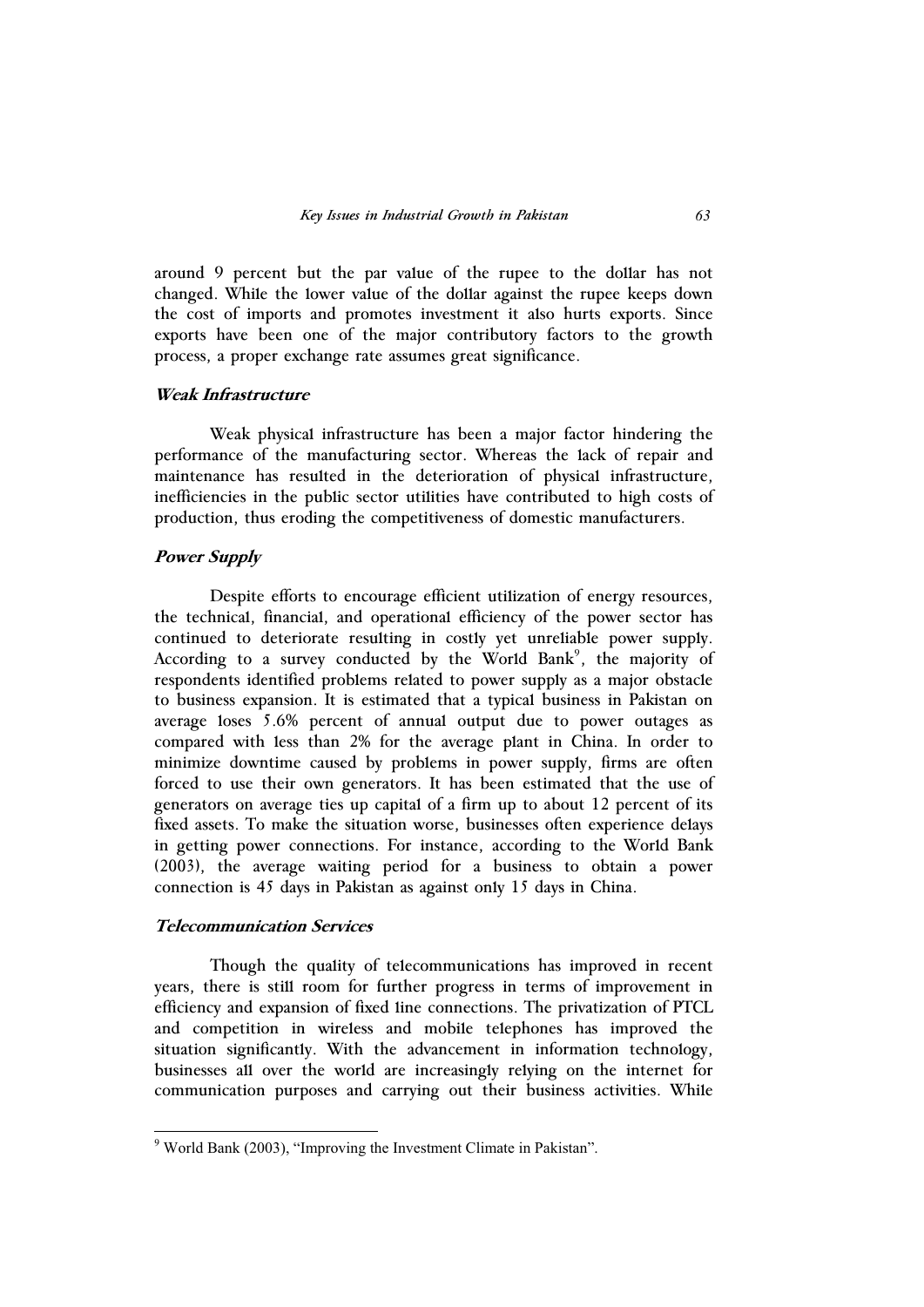the usage of the internet in Pakistan is on the rise, poor connectivity and slow speed continue to be major problems.

## **Transport**

An efficient transport network is vital for economic development. In Pakistan, the transport sector is incurring heavy asset losses due to the inadequate maintenance of existing facilities. The unsatisfactory state of the transportation network has imposed enormous costs on the economy: according to a recent estimate, inefficiency in transport alone is reckoned to cost the economy  $\text{Rs.320}$  billion a year.<sup>10</sup>

Road transport is the dominant mode, but the current state of roads is far from satisfactory. Lack of repair and maintenance of existing roads has resulted in the rapid deterioration of the road network. It is estimated that 70% of the national road network is in "fair to poor" condition, whereas 90% of the provincial network in Punjab is rated as "fair to poor". Poor road conditions not only lead to delays but also result in excessive wear and tear of transport vehicles contributing to high transportation costs.

The railways that are cost effective for long haul trafficking suffer from inefficiencies. Due to higher costs of alternative transportation modes, the bulk of the freight is handled by the trucking industry resulting in overuse of the road network. The quality of air and shipping services is marginally better but costs are high due to lack of competition. The freight handling costs at the ports in Karachi and Qasim are reckoned to be several times higher than those of comparable ports in the region. Furthermore, upcountry industrial centers are particularly at a disadvantage as they face even higher costs of transportation of raw materials and other inputs from the Karachi port.

### **Human Resource Development**

-

Pakistan is deficient in the skilled human resources that are vital for technological advancement. More specifically, the quality of scientific manpower produced in the educational institutions is poor due to a number of factors including a lack of highly qualified professional teaching staff. Moreover, because of higher returns elsewhere the best students are not opting to pursue careers in science and technology. Furthermore, the skills imparted in various polytechnics and the vocational institutions are not demand driven and resultantly most of the skilled workers that graduate

<sup>&</sup>lt;sup>10</sup> World Bank (2002) Pakistan Trade Sector Assistance Strategy Note, June 2002.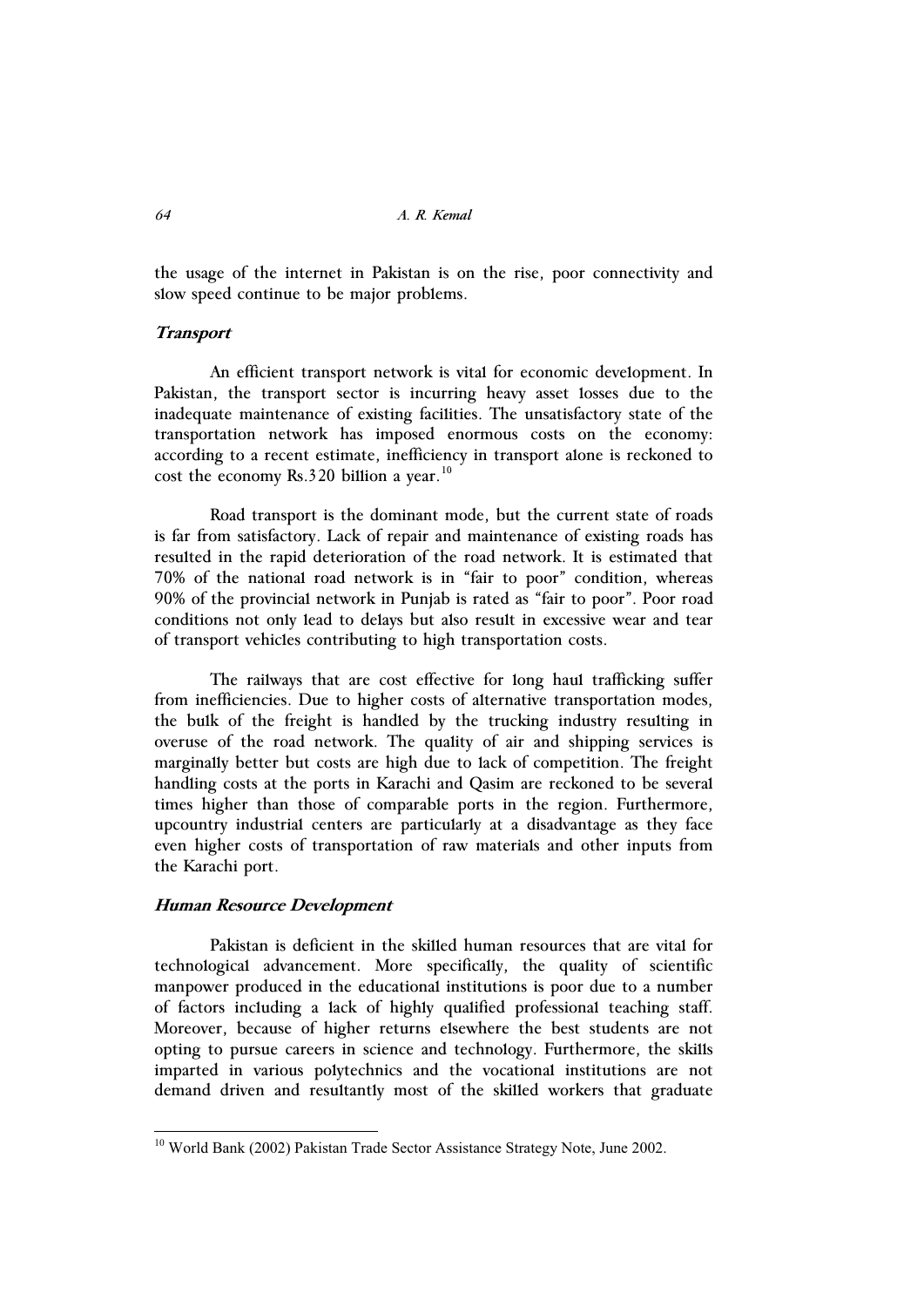from these institutions fail to get a job. The productivity of various industries is adversely affected due to lack of skilled workers and some of the industries are not established because of the lack of requisite skilled workers. In order to build a sound and diversified production structure in the industrial sector, Pakistan needs to attach high priority to human resource development.

## **Science and technology**

In a rapidly changing international economic environment, science and technology is vital for sustaining the development momentum. Unfortunately, the state of science and technology has been far less satisfactory in Pakistan as compared with other emerging economies. Pakistan lacks strong engineering foundations and the loss of qualified personnel has further hindered the development of the country's technological base. The poor state of science and technology may also be attributed to the relatively low awareness of technological needs and capacity of the domestic industries, the weak link between industry, academia, and research institutions, and a lack of resources for scientific research and technological development. To prepare the country to face emerging challenges, the development of science and technology and its interface with industry has to be brought to the forefront of the industrial vision for the future. While some work has been initiated recently, it is just the tip of the iceberg.

#### **Skill Development**

The labor market in the country can be characterized by a shortage of middle-level skilled personnel and unemployment of educated persons. The availability of skilled manpower is essential for raising productivity levels as well as achieving industrial diversification. Whereas the relative neglect of technology based industries such as engineering and chemicals and very little consideration for the quality of products may have created low demand for skilled workers, the supply of skilled workers has also been inadequate even to meet the demand that was generated. Since Pakistan intends to move towards high-tech industries and the world is changing in such a way that export orientation will be the only viable strategy, the quality of products will have to be improved significantly. This is possible provided there is an improvement in skill composition. In the absence of trained manpower the producers will make informal arrangements leading to sub-optimal decisions, low levels of productivity, and the loss of output.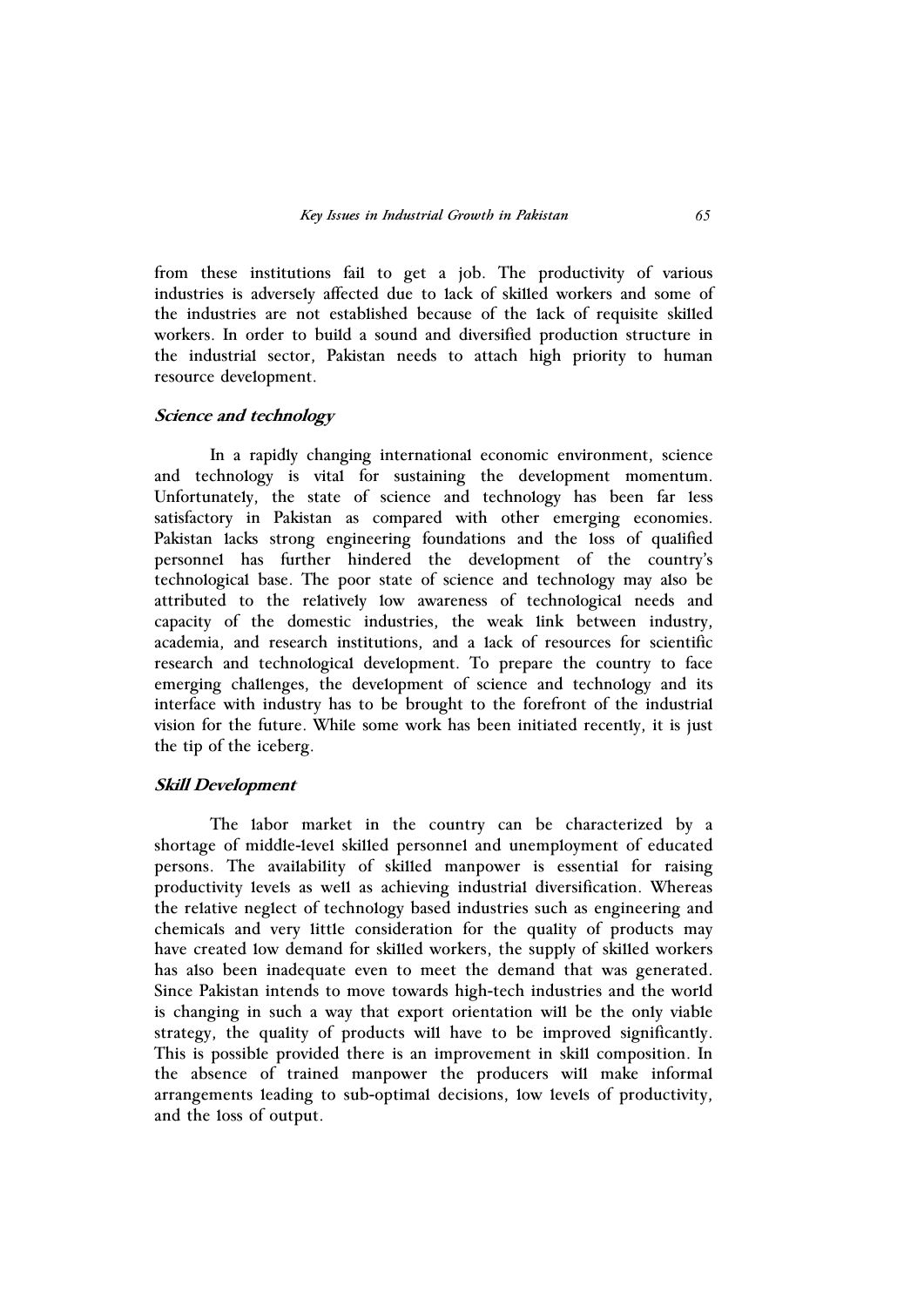The formal institutional system produces a very small proportion of skilled and semi-skilled workforce. Even more importantly, the trained workforce in the public sector institutions are not preferred by the entrepreneurs as they tend to believe that such training is not very useful. The poor ranking of polytechnic and vocational institutions by the producers reflect the fact that skills imparted fall short of the requirements of the producers.

 The main beneficiaries of skills improvement are the producers themselves whose output, productivity, and profits are expected to go up. However, despite dearth of skills, very little effort has been made by producers to improve the skills of workers. It needs to be underscored that it would be counter-productive for a single producer to initiate such training as he may not get the benefit because workers can move to other producers. A cooperative effort on the part of the industrialists with active support from the government would be required for setting up such institutions. The institutions for specific industries would help in training in the relevant fields and to the satisfaction of producers.

### **IV. Industrial Vision and Industrial Policy Parameters**

While performance of the manufacturing sector of Pakistan was much better compared to other South Asian countries up to the 1980s, her performance in the 1990s has been less than adequate and it has been fractional compared to South East Asian countries. No doubt in recent years, the manufacturing sector has performed well but as pointed out earlier sustainability is the issue. Pakistan has to make important strategic choices to ensure sustainable growth in the manufacturing sector. These choices are to be taken in a rapidly changing international arena characterized by:

- $\bullet$  **Shortening Product Life cycles:** The nature of technological innovation and consumer demand has created an environment for new products whose lifecycles are relatively shorter than before. Therefore, only those producers who remain competitive through heightened applications, innovation, and quick responses to consumer demands will be able to survive.
- $\bullet$  **A More Complex Global Marketplace:** There has been a change in the demand patterns towards sophisticated consumer products. Traditional products such as food and textiles account for a very small proportion of consumption in the developed world. Moreover, even for the traditional products the consumers have preferences for standardized and quality products.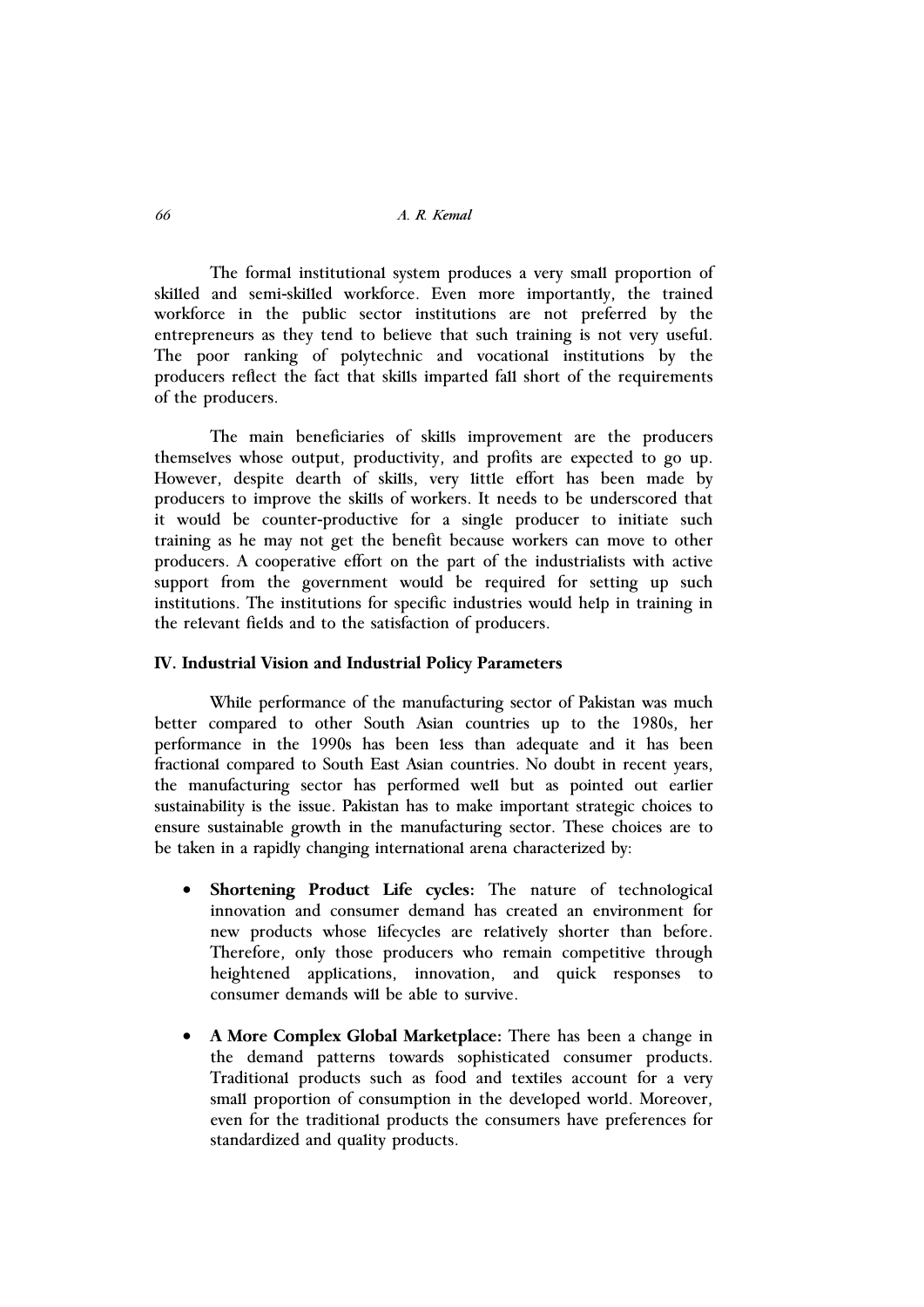- $\bullet$  **Emerging New Industrial Patterns:** The vertically integrated industrial patterns within the country may be replaced by network arrangements among firms across countries. Intra-industry trade, especially in components and parts, has increased sharply over time.
- $\bullet$  **Changing Requirements for Economic Infrastructure:** An increasingly wider array of occupational skills is required to compete effectively. Similarly, information technology and logistics have become part of the basic infrastructural framework for industrial development.
- $\bullet$  **A New Global Trading Regime:** With the advent of the World Trade Organization, production structures are influenced by the various agreements and countries have become interdependent. The governing methods, legislations, and trading relationships are to influence the manufacturing structures of each country.
- $\bullet$  **New Patterns of Geographic Division of Labor:** Whereas WTO calls for multilateral trading arrangements there have been movements towards regionalism and more recently FTAs with various countries.

 In view of the above considerations, Pakistan can no longer afford to have a protected, inefficient, and concentrated manufacturing sector. It must ensure dynamic, efficient, diversified, and rapidly growing manufacturing activities that help in generating maximum value added and employment. The country must specialize in accordance with her dynamic comparative advantage, create a niche market for herself in various products and countries, and "Made in Pakistan" should be a symbol of quality and standardized products. For the realization of these objectives, Pakistan would have to strengthen the value addition process through backward and forward linkages and increasing the productivity levels emanating from human resource development, technical and vocational training, and research & development.

The demand pattern all over the world has changed towards sophisticated consumer products and standardized quality traditional products. As a result, lifecycles of various technologies have become relatively shorter and only those producers who innovate will be competitive in the world market. Industrial organization has changed as well; vertically organized industrial patterns of the past are being replaced by network arrangements among firms within and outside the country. Intra-industry trade especially in components and parts has increased sharply over time. An increasingly wider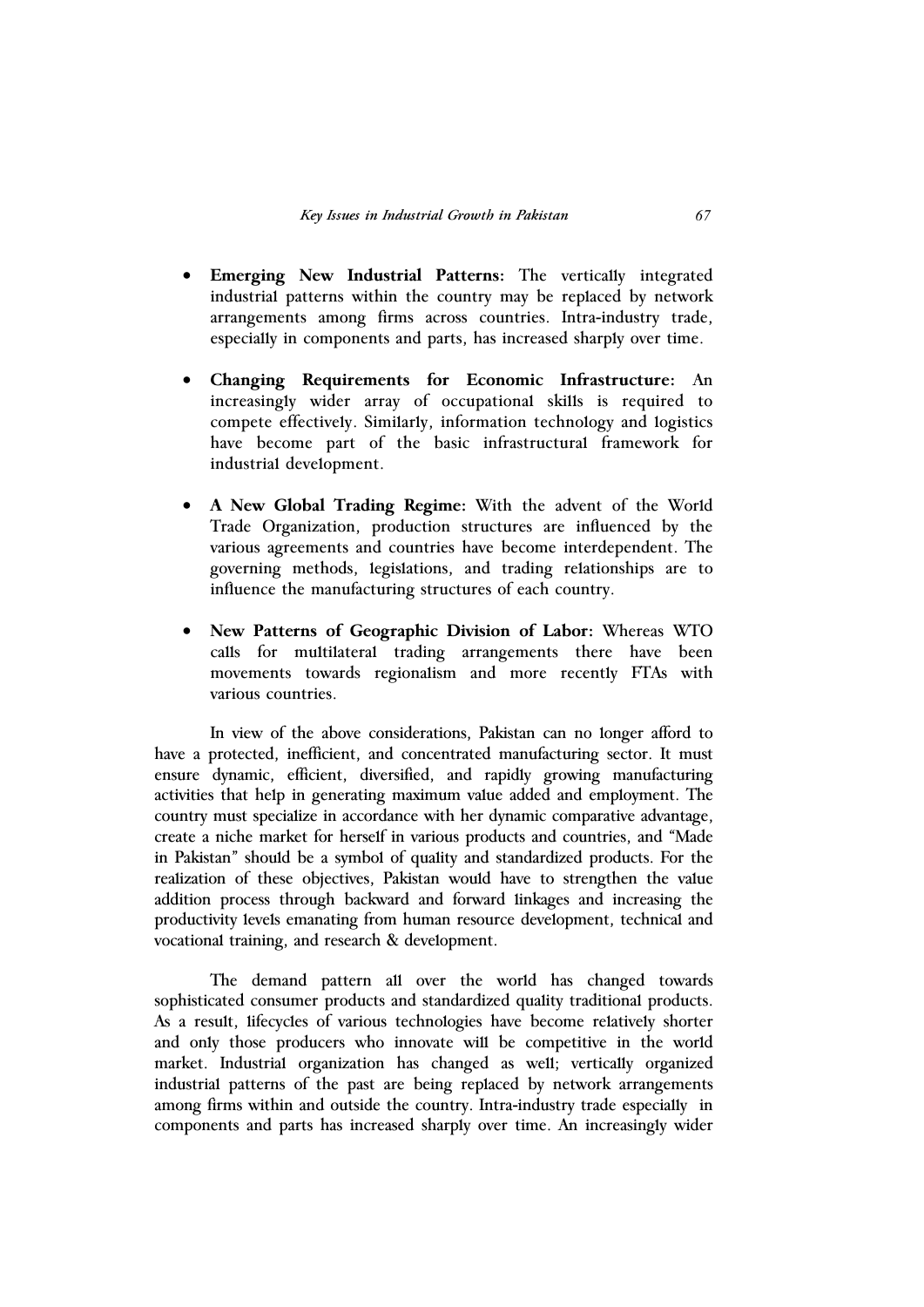array of occupational skills including information technology and logistics has become part of the basic infrastructural framework for industrial development. With the advent of the World Trade Organization, like many other developing economies, Pakistani industries are also undergoing restructuring. Besides, strict implementation of intellectual property rights would significantly reduce the possibilities of reverse engineering.

The strategy of industrial development should comprise the provision of a level playing field for domestic and foreign investors and for small and large scale producers. Manufacturing growth may be based on private sector participation and the role of the government is restricted to the provision of the necessary physical, social, technological and financial infrastructure and regulatory frameworks. Augmenting the science and technology apparatus of the private sector, bringing research institutions up to international standards, and the streamlining of technology creation, absorption and diffusion systems are essential if Pakistan wants to diversify her production towards new technology based industries. Towards this end, foreign direct investment would be rather helpful.

The MTDF calls for a knowledge economy and that requires the development of science and technologies, R&D institutions, and skill development. Manpower development programs need to be expanded, and the human development policies outlined by the government need to be effectively implemented. Whereas adequate financing has been assured for S&T organizations for their research programs, a more conducive environment has been prepared to attract and retain good scientists and technologists through an appropriate reward and incentive system and proper facilities. Linkages among local R&D agencies and the local system with the international community will be intensified.

 It is necessary to nurture university research to continuously feed the R&D system including research institutes with fresh minds and qualified manpower and reduce reliance on imported expertise and foreign training. The government policy should be: that universities are provided with better laboratory facilities and libraries and are made the focal points of research and active collaboration with applied research organizations, recognition and reward for scholarly excellence, establishment of new research institutes, involvement of the Ministry of Science and Technology with bodies administering scientific and technical educational institutions, identifying specific research projects to be undertaken at universities, encouraging the private sector to establish universities of science and technology that offer attractive working conditions to well qualified teaching and research staff, and the establishment of an Institute of Science and Technology (ISATOP)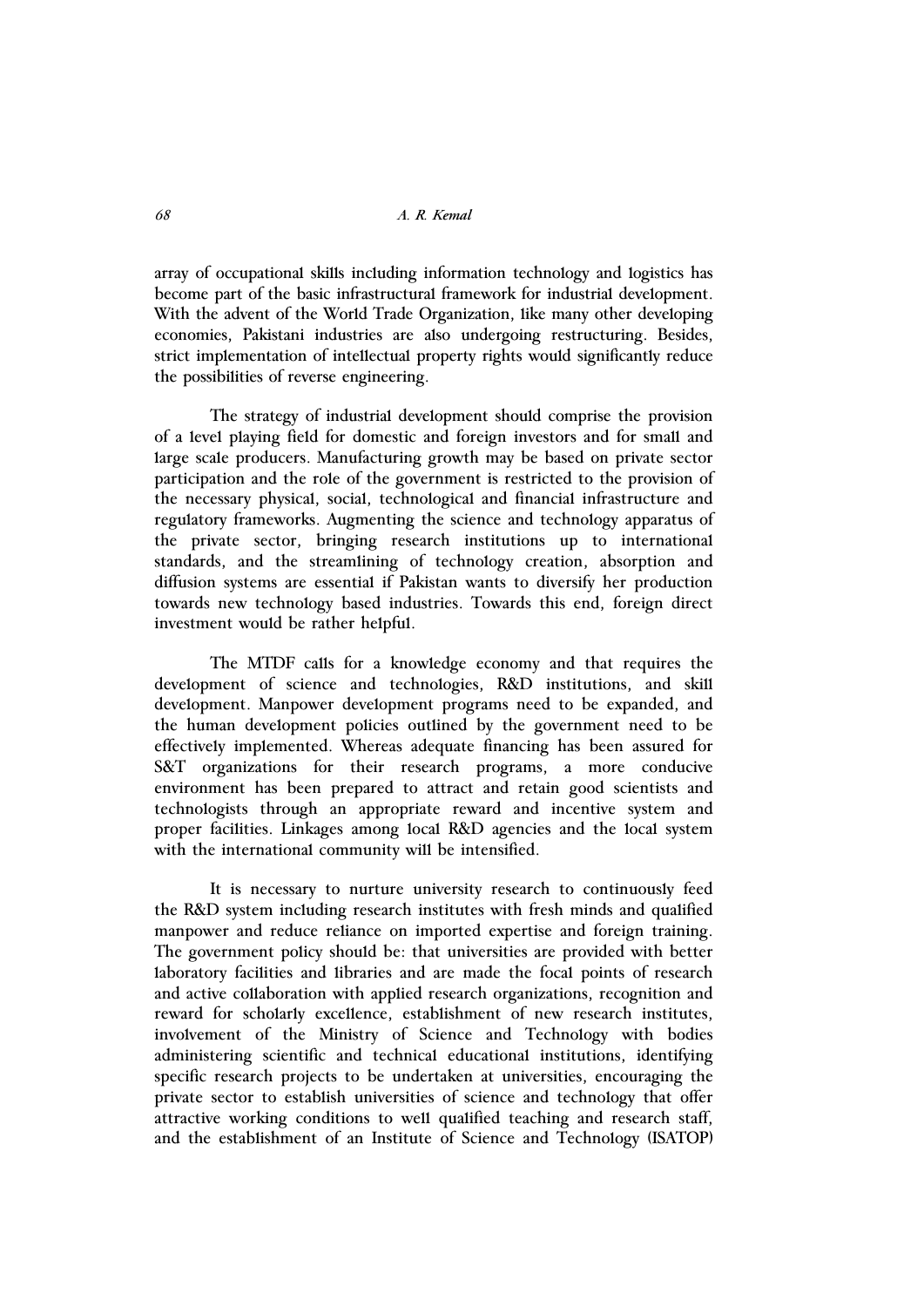that will adopt and maintain standards comparable to the best in the world. Industry will be encouraged to utilize indigenous technologies and products through appropriate tariff reforms. Increased competition, both internal and external, will be introduced so that industry realizes the need for increased efficiency and productivity, which can only be fulfilled by a strong R&D sector.

 All these are important initiatives and sufficient resources need to be allocated and efficiently used for improved scientific and technological manpower. The private sector needs to be inducted and the government should provide tax incentives to the firms that invest in skill development and R&D.

## **Industrial Clusters, Industrial Cities and Zones**

 Whereas clusters may themselves become established, or foreign firms establish clusters because of the availability of infrastructure, the government may also set up clusters by developing vertical and horizontal relationships amongst firms. Clusters having critical mass can help in sharing knowledge and resources and stimulating creativity, innovation, and entrepreneurship. Sustained competitive advantage can be produced by mutual support and the coordinated development of demand, competition, factor availability, and support to industries. We may note that good clusters include rich technical resources and its distribution media, human resource with high adaptability and organizations for development and training, abundant financial resources, well-developed infrastructure for software and hardware, and fair-scale groups of customers with discriminatory ability.

 Clusters are most important for SMEs because they provide costeffective opportunities to deliver targeted technical assistance for the upgrading of technology, management, and marketing. Clustering leads to greater efficiency and flexibility not attainable by individual firms operating in isolation.

### **Common Facility Centers**

By introducing new technology, the production of better quality goods and higher productivity levels, Common Facility Centers enable industry to compete in terms of price and quality both in the local market as well as in foreign markets. Since micro, small, and medium enterprises neither have the knowledge nor the resources to acquire new technology, the government must initially set up such centres but eventually they should be transferred to the private sector. These centres can provide testing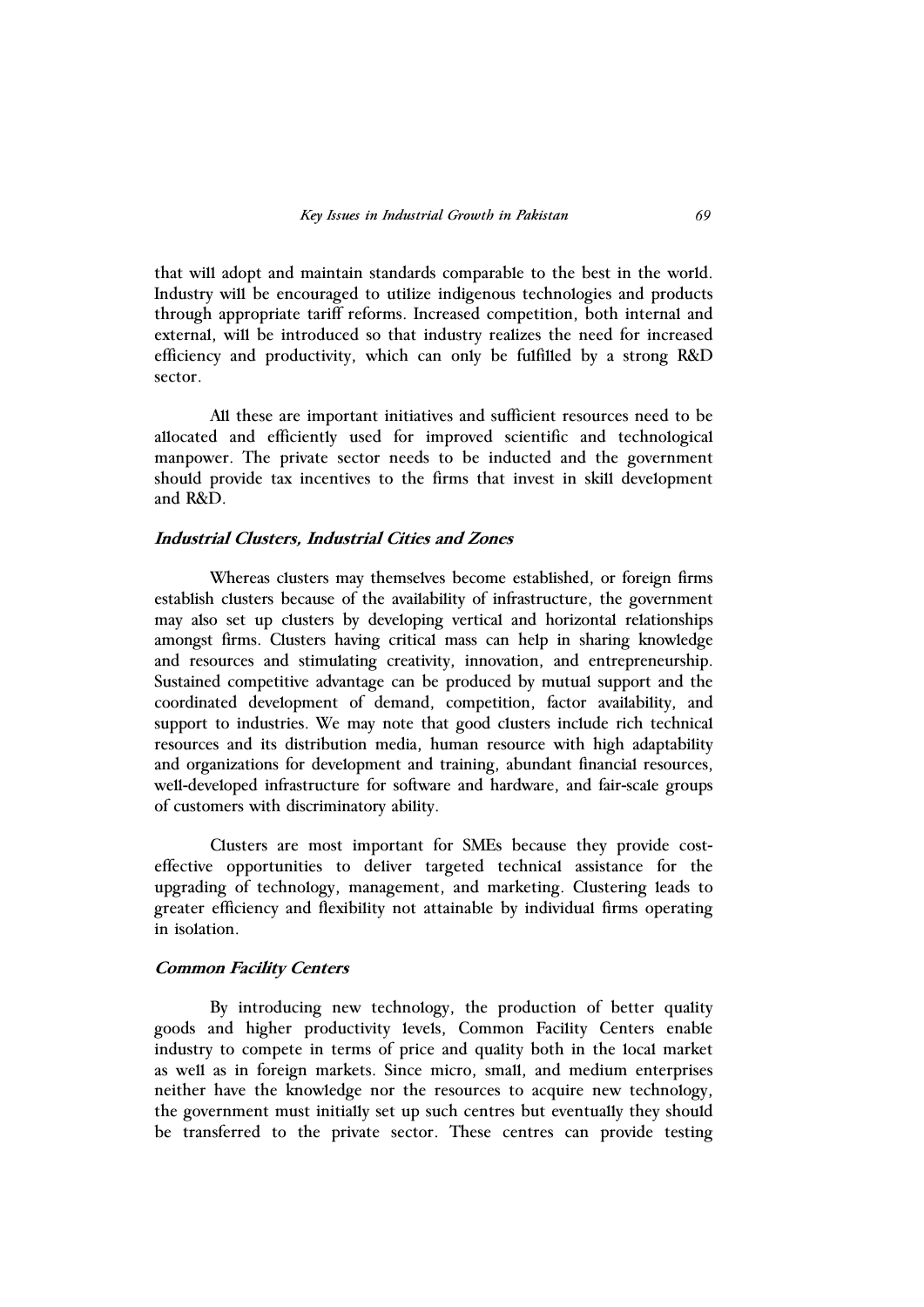facilities and extend advisory services for higher productivity with standardization to the sub-contractor. Support centres help in gaining greater competitive strength and develop collective efficiencies; providing common services to improve forward and backward linkages with markets and with suppliers of inputs; cooperation between firms in upgrading technology; organizing consultative meetings and disseminating information; development of sub-sector business associations to provide leadership and coordination; provision of essential machining facilities, which should be need based; and forging links between enterprises and the research and technological development being undertaken in institutions of higher learning and publicly financed research centers.

### **Incubators**

 Incubators may be technology based to ensure proper commercialization of their research products and linked to universities and research institutions or they may be industrial incubators for developing small businesses as vendors for components and services. The government may provide the necessary support to the incubator in the form of low or no rent and an operating subsidy, until rents and fees from the tenants match operating expenses. Thus the business incubator itself runs as a business, with the prospects of becoming self supporting when operations are fully established.

## **Certification**

Certification is the key to obtaining the benefits of quality improvements. Without proper certification, exports of food, chemicals, and components, are inconceivable. The certification has to be credible and any indigenous certification agency should have counter certification. Joint ventures with reputed accredition agencies around the world would help in not only increasing total volume of exports but also higher unit values leading to an increase in the value of total exports.

### **Skill Development**

The manpower policy should reflect the proper and efficient use of the talents and abilities of individual workers, so that they get satisfaction from their jobs, thus contributing to the development of the economy. The need to develop and upgrade the ability of workers is crucial in this era of change, which is reflected by the ever-changing industrial structure, technological innovations, and increasing shortages of skilled workers. Vocational training is not only a means to help workers to earn their living,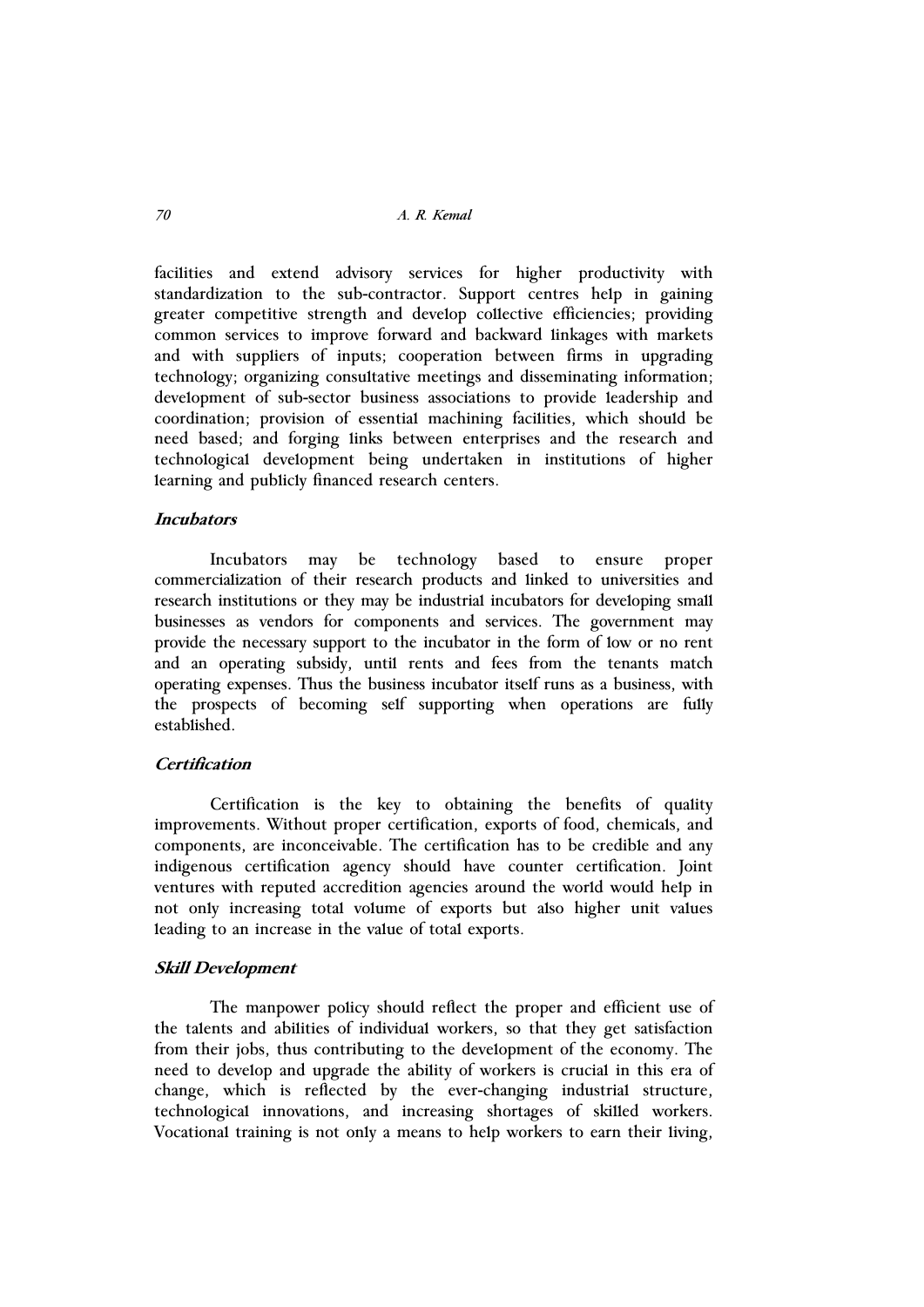develop their abilities, and obtain higher grade jobs, it is also critical for expanding the volume of production and the national income, as well as for raising productivity and the yield on invested capital.

 Vocational training can only produce results if it meets the demands of the labor market, which in turn are governed by the needs of the economy as a whole. Training does not create employment; rather it is the state of the labor market that determines the volume and standard of training. Like the economy itself, vocational training should be sufficiently flexible to keep up with changes in production techniques. It is a continuous process which evolves along with the national economy, the techniques of each industry, and the working life of the individual workers.

Skilled manpower resources have to be made available so that the development programs of the country can be effectively implemented. The development of an efficient vocational system at all levels is most urgent. The system should aim at making the best use of limited resources and providing skilled manpower according to the requirements of the labor market in the country. It is essential that the system has a mechanism for regular built-in monitoring and feedback so that manpower planning can effectively respond to the changing demands of the economy. It is also necessary that the private sector be fully involved in determining manpower policies and the vocational training system, because ultimately it is their needs that have to be met. The private sector, therefore, must come forward and advise the government on the requirements in the labor market and wherever possible, assist the public sector in financing vocational training programs.

The private sector should be encouraged to expand its involvement in skills training. Greater access to credit, exemptions of import duties on training equipment by certified institutions and agencies, could be offered as incentives. There may be public-private partnerships where the government provides seed money. However, it is important to ensure proper regulation through the determination of appropriate levels of fees, conduct of proper examinations, and the establishment of proper certification procedures.

## **Infrastructure Development**

Since Pakistan has planned double digit growth for the manufacturing sector, the infrastructure requirements have increased manifold. Industrial estates need to be established and the Medium Term Development Framework (MTDF) calls for a number of industrial estates along with motorways, highways and railways. The transport plan outlined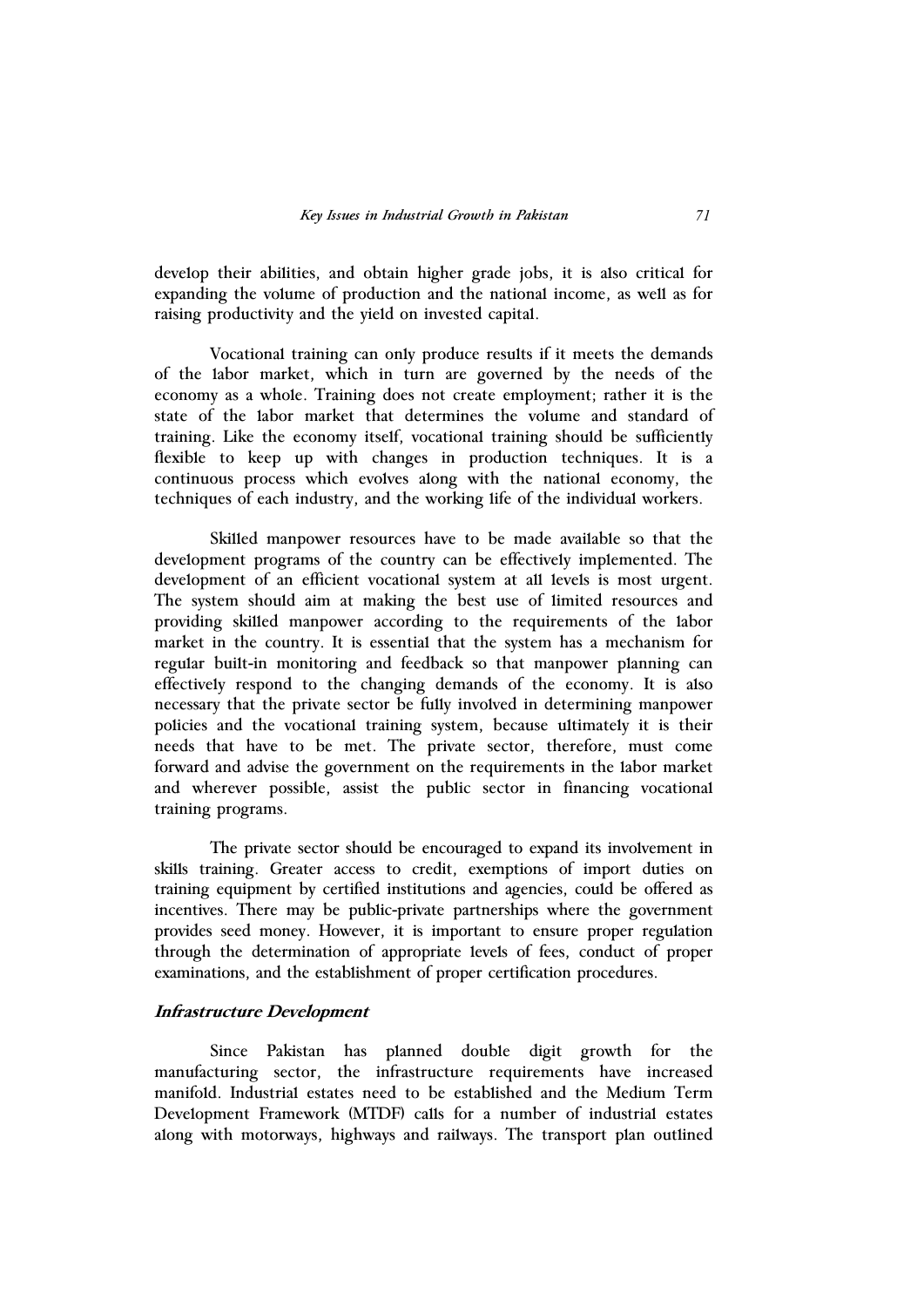in the MTDF should be sufficient to meet the entire transport demand. Similarly, expansion in the telecommunication activities would imply that producers will not have to suffer from communication problems.

The government of Pakistan has approved a long run energy plan that focuses on renewable resources and domestic resources. However, power rates need to be rationalized. It needs to be noted that a reduction in power rates is absolutely essential for the development of various manufacturing sectors especially chemicals and the engineering sectors. The government will have to introduce bulk buying rates for the manufacturing sector with a view to reducing the cost of production in this sector.

## **V. Conclusions**

The growth of the large scale manufacturing sector at the rates of 14.1 and 12.5 percent in 2003-04 and 2004-05 has created the euphoria of high growth rates over the long run. Since investment rates have been fluctuating around a low level, the projected sustained growth of the manufacturing sector seems to be quite ambitious. Moreover, the manufacturing sector is suffering from various structural problems including lack of diversification, allocative, technical and X-inefficiencies, poor quality of products, and low levels of R&D activities resulting in slow growth rates of productivity, making Pakistani products uncompetitive in the world market.

Whereas Pakistan has all along pursued the Import Substitution Industrialization Strategy, it has failed to diversify the industrial structure because producers did not venture into new import substitution industries and continued with the traditional imports substitution industries. Domestic and foreign demand has been the major contributory factor to the growth of the manufacturing sector. While credit for consumption can stimulate demand, it may have serious implications for investible funds. It underscores the need for taking suitable measures for the acceleration of the growth rate of exports.

Widespread smuggling has adversely impacted the growth of many industries especially consumer durables. Domestic producers cannot compete with smuggled goods because the import duties on the raw materials and intermediate goods have been high. In recent years, tariff rationalization has been instrumental in the growth of consumer durables but further tariff rationalization is necessary and there is a need for a long run policy. Some of the other factors that tend to increase the cost of production include higher power and energy prices, high transport costs,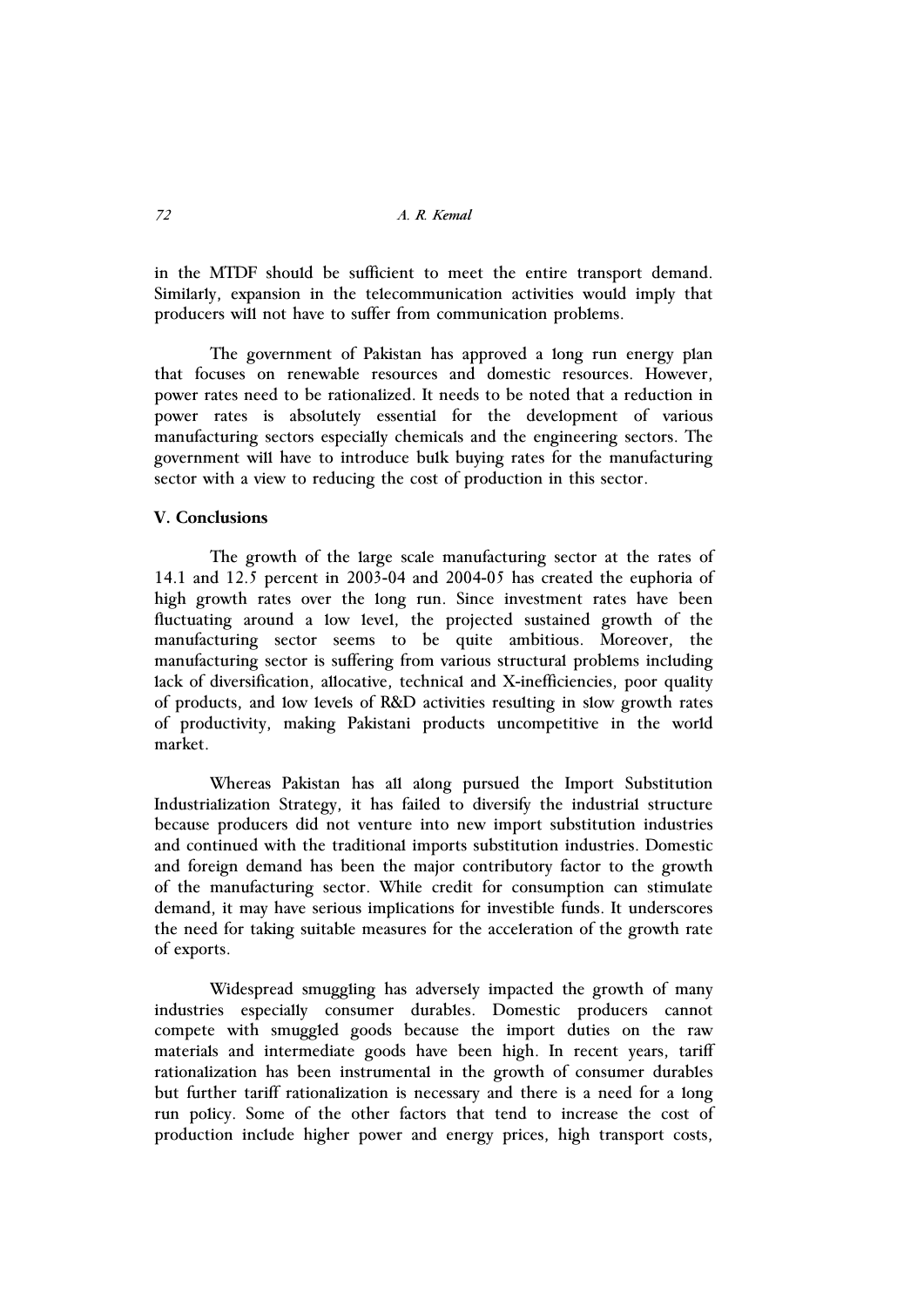increases in wage rates as a result of labor levies, high rates of scale taxes and a high degree of taxation. Moreover, businesses still have to comply with a host of regulations relating to the work environment including health and sanitation, product standards, taxation, etc. Excessive discretionary powers in the hands of the enforcing agencies often lead to harassment of enterprises and opens up avenues for corruption resulting in the loss of business confidence.

The poor state of science and technology may also be attributed to the relative lack of awareness of technological needs and capacity of domestic industries, the weak link between industry, academia, and research institutions and lack of resources for scientific research and technological development. To prepare the country to face emerging challenges, the development of science and technology and its interface with industry has to be brought to the forefront of the industrial vision for the future. While some work has been initiated recently, it is just the tip of the iceberg.

Sustained competitive advantage can be produced by mutual support and coordinated development. Clusters play an important role in improving competitiveness. Common Facility Centers provide testing facilities and extend advisory services for higher productivity with standardization to the sub-contractor. Incubators also help in improving the technological levels of various industries. Similarly, certification would play an important role in exports.

Vocational training that provides skilled manpower according to the requirements of the labor market in the country contributes significantly to the growth of manufacturing industries. The private sector should be encouraged to expand its involvement in skills training. Greater access to credit, exemptions on import duties on training equipment by certified institutions and agencies could be offered as incentives. There also may be public-private partnerships where the government provides the seed money.